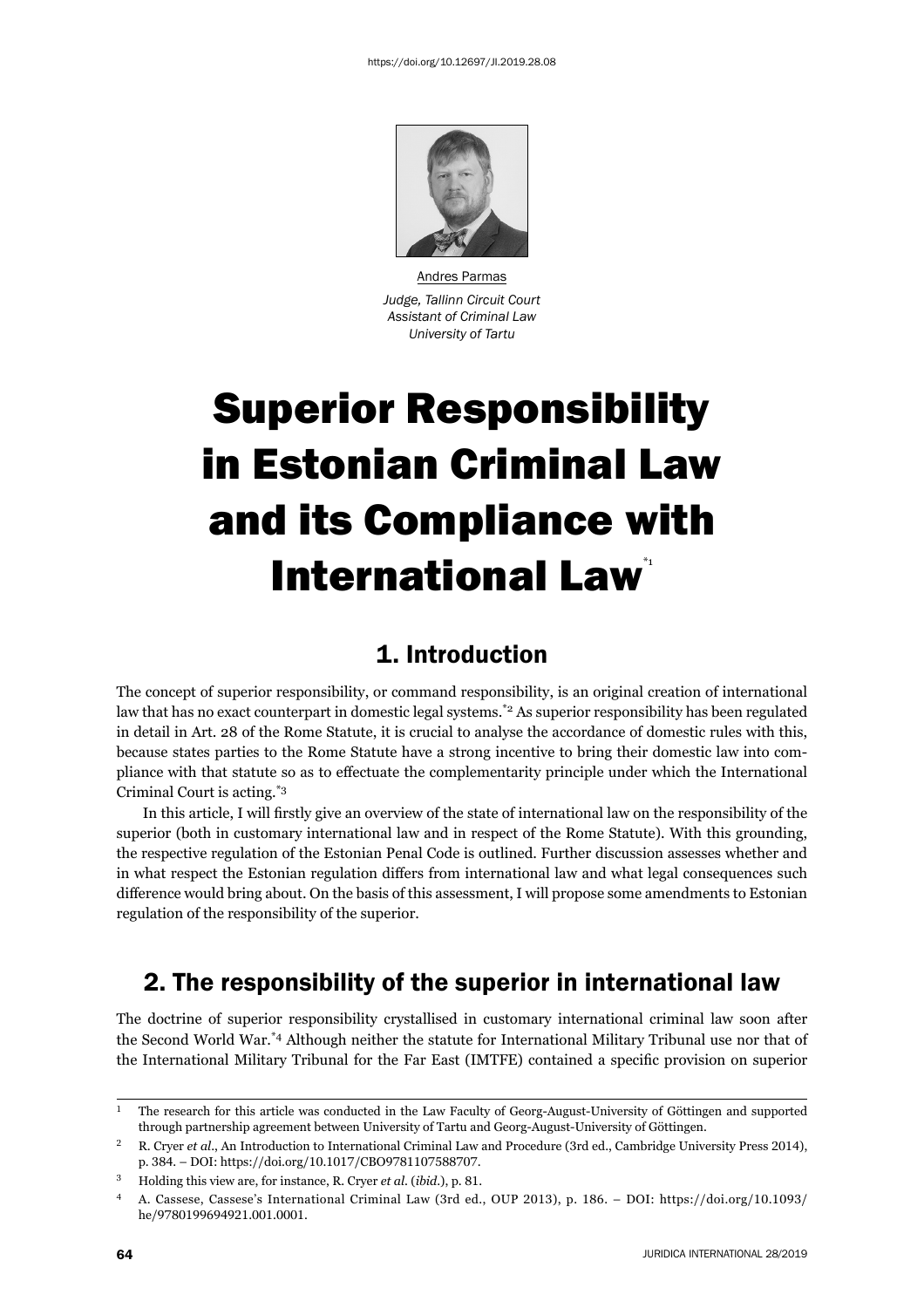responsibility, the concept already was being utilised during the criminal proceedings against war criminals in the immediate aftermath of World War II. The first judgment based on the superior responsibility doctrine was the conviction of Japanese general Yamashita by the US military tribunal in Manila.\*5 Later, the doctrine was invoked in several trials before the US military courts in Nuremberg<sup>\*6</sup> but also in the IMTFE in Tokyo and in a number of British, Canadian, Australian, and Chinese war crimes trials as documented by the United Nations War Crimes Commission (UNWCC).<sup> $*$ 7</sup> The first international agreement to regulate the criminal responsibility of superiors was Additional Protocol I to the 1949 Geneva Conventions, Art. 86 (2).\*8 The statute both of the International Criminal Tribunal for the Former Yugoslavia (ICTY) and of the International Criminal Tribunal for Rwanda (ICTR) contained a provision on the responsibility of superiors\*9, and both *ad hoc* tribunals have applied the elements of the doctrine and explained the scope of these in numerous cases.\*10

The ICTY and ICTR jurisprudence have established that three elements must be satisfied if a superior is to be held responsible under the doctrine of superior responsibility: 1) the existence of a superior–subordinate relationship must have been established, 2) the superior knew or had reason to know that the criminal act was about to be or had been committed, and 3) the superior failed to take the measures necessary and reasonable to prevent the criminal act or punish the perpetrator thereof.\*11

Still, before adoption of the Rome Statute several aspects of superior responsibility remained hazy. As K. Ambos has put it, notwithstanding the increasing application of the doctrine since the Second World War, its elements have not been defined precisely enough to be indubitably in accordance with the *nullum crimen* principle as laid down in the Rome Statute, especially with its requirement of legal exactness and strictness.<sup>\*12</sup> With Art. 28 of the Rome Statute, the doctrine has been refined considerably in an effort to overcome these issues.

As articulated by the language of Art. 28, the *actus reus* of superior responsibility is composed of five elements: 1) The perpetrator is either a *de iure* or *de facto* military or civilian **superior** who has forces or subordinates subject to his or her command; any kind of superior and subordinate relationship would seem to be sufficient. 2) The military commander has command or, alternatively, authority and has control, whereas the civilian superior has authority and control over the subordinates, and this command or authority and this control must be effective. The civilian superior must, in addition, have effective responsibility for the activities that led to the crimes committed, along with control over those activities. 3) The crimes committed by the subordinates are a **result** of the superior's failure to exercise proper control over them.

<sup>&</sup>lt;sup>5</sup> Consider the case *Yamashita*, US Military Commission, Manila (8 October – 7 December 1945), and the Supreme Court of the United States (judgments delivered on 4th February 1946). Available at: UNWCC, *Law Reports of Trials of War Criminals*, Vol. IV, p. 1 *et seq.* 

See discussion of *US v. Brandt et al.* in 'Nürnberg Military Tribunals under Control Council Law No. 10', in *Trials of War Criminals*, Vol. II, p. 171, at pp. 212, 213; *US v. von List et al.* in 'Nürnberg Military Tribunals under Control Council Law No. 10', in *Trials of War Criminals*, Vol. XI, p. 1230, at pp. 1256–1257; *US v. von Leeb et al.* in 'Nürnberg Military Tribunals under Control Council Law No. 10', in *Trials of War Criminals*, Vol. XI, pp. 462-697, at p. 489.

See the more thorough discussion by K. Ambos: 'Superior Responsibility', in A. Cassese, P. Gaeta, J.R.W.D. Jones (eds), *The Rome Statute of the International Criminal Court: A Commentary, Vol. 1 (OUP 2002), pp. 810-813. – DOI: https://* doi.org/10.1093/law/9780198298625.001.0001. Cf. W.H. Parks, 'Command Responsibility for War Crimes', *Military Law Review 62 (1973), p. 2, at p. 69 et seq.; G. Werle, F. Jessberger, <i>Völkerstrafrecht* (4th ed., Mohr Siebeck 2016), para 606.

Art. 86 (2) stipulates criminal responsibility for the superior's failure to act: 'The fact that a breach of the Conventions or of this Protocol was committed by a subordinate does not absolve his superiors from penal or disciplinary responsibility, as the case may be, if they knew, or had information which should have enabled them to conclude in the circumstances at the time, that he was committing or was going to commit such a breach and if they did not take all feasible measures within their power to prevent or repress the breach.' Protocol Additional to the Geneva Conventions of 12 August 1949, and relating to the Protection of Victims of International Armed Conflicts (Protocol I), 8 June 1977. Available at https://ihl-databases.icrc. org/applic/ihl/ihl.nsf/Article.xsp?action=openDocument&documentId=043A5B6666FA92E6C12563CD0051E1E7, last visited on 23.3.2019.

See Art.  $7(3)$  of the ICTY Statute and Art.  $6(3)$  of the ICTR Statute.

<sup>&</sup>lt;sup>10</sup> See, especially, the judgment in *Prosecutor v. Delalic et al.*, IT-96-21-T, T.Ch., 16.11.1998, para 330 *et seq.*; judgment in *Prosecutor v. Aleksovski*, IT-ɺɶ-ɲɵ/ɲ, T.Ch., ɳɶ.ɷ.ɲɺɺɺ, para ɷɷ *et seq*.; judgment in *Prosecutor v. Orić*, IT-ɱɴ-ɷɹ-T, T.Ch., 30.6.2006, para 289 et seq.; judgment in *Prosecutor v. Halilović*, IT-01-48, T.Ch., 16.11.2005, para 38 et seq.; judgment in *Prosecutor v. Perišić*, IT-ɱɵ-ɹɲ-T, T.Ch., ɷ.ɺ.ɳɱɲɲ, para ɲɷɶɲ *et seq*.; judgment in *Prosecutor v. Kayishema and Ruzindana*, ICTR-95-1, T.Ch., 21.5.1999, paras 208 et seq., 473 et seq.; judgment in *Prosecutor v. Nahimana et al.*, ICTR-99-52-T, T.Ch., 3.12.2003, para 970 et seq.

<sup>&</sup>lt;sup>11</sup> See, with extensive reference to older case-law, *Halilović* (*ibid.*), para 56.

 $12$  K. Ambos, 'Superior Responsibility' (see Note 6), p. 829.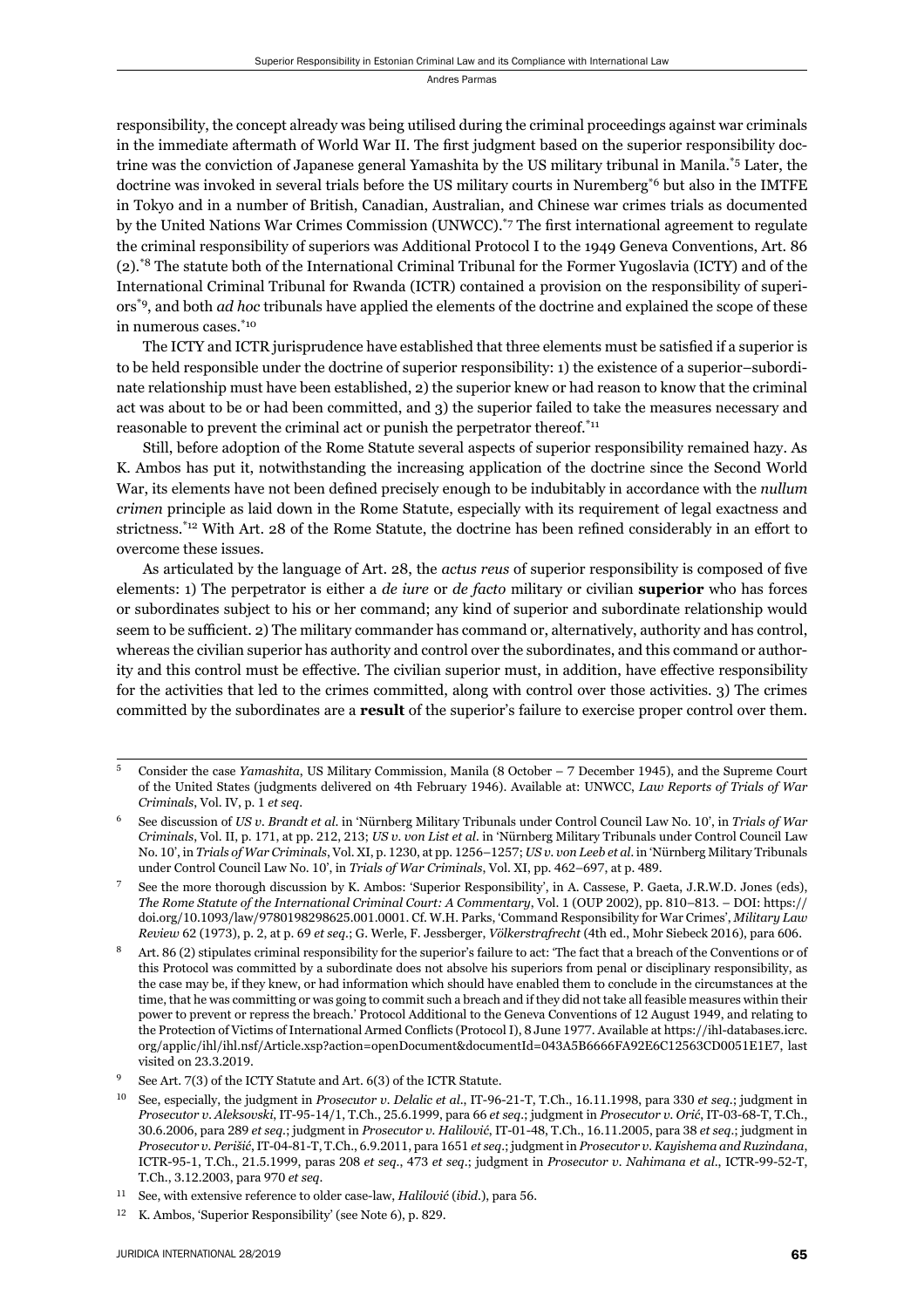4) The superior fails to take the **necessary** and **reasonable** measures within his or her power against the crimes committed. 5) The countermeasures are taken with an aim of preventing or repressing the commission of the crimes, or the superior has to submit the matter to the competent authorities for investigation and prosecution.\*13

According to Art. 28 of the Rome Statute, the objective elements of superior responsibility have to be accompanied by sufficient *mens rea* with respect to the circumstances of the *actus reus*, which may come about in the following forms: either 1) both military commander and civilian superior had knowledge or 2) the military commander had to know, 3) or the civilian superior consciously disregarded information clearly indicating that the subordinates were committing or about to commit such crimes. Hence, the Rome Statute expressly lowers the *mens rea* standard below the one generally set by Art. 30 for superiors. There is ambiguity as to what concrete mental standard is to be applied to civilian superiors, while with regard to military superiors the standard seems to be negligence.<sup>\*14</sup>

With the above borne in mind, we can now proceed to outline the elements of the superior responsibility concept as addressed by the Estonian Penal Code.

# 3. Superior responsibility under the Estonian Penal Code

In the Estonian Penal Code (PC), the concept of superior responsibility has been regulated in a manner considerably different from that articulated by the corresponding rules of international law.\*15 According to Art. 88 (1) of the PC, for a criminal offence covered by Chapter 8 (offences against humanity and international security), the representative of state power or military commander who issued the order to commit the criminal offence, who consented to commission of the criminal offence or failed to prevent the commission of the criminal offence although it was in his or her power to do so, or who failed to submit a report of a criminal offence while being aware of the commission of the criminal offence by his or her subordinates shall be punished in addition to the principal offender. From the above it can be concluded that Art. 88 (1) encompasses the core elements presented below.

#### 3.1. The language 'for the criminal offence provided for in this chapter'

Whilst the concept of superior responsibility in the Rome Statute only covers the four so-called core crimes<sup>\*16</sup>, Estonian regulation goes further. Chapter 8 of the PC provides for definition of other than 'core' crimes also, additional crimes possessing an international element. With Art. 92, propaganda for war and with Art. 93<sup>1</sup> failure to apply international sanctions are criminalised. The same applies for piracy, via Art. 110; hijacking of aircraft, under Art. 111; and attacks against flight safety, with Art. 112.

## 3.2. The element 'shall also be punished in addition to the principal'

It is noteworthy that for the whole palette of criminal offences covered by Chapter 8 of the PC and also for the entire spectrum of criminal omissions attributable to the superior, the superior shall be punished in line with the same norm as the principal offender. This is a very broad foundation for responsibility, far

<sup>&</sup>lt;sup>13</sup> K. Ambos, Der Allgemeine Teil des Völkerstrafrechts. Ansätze einer Dogmatisierung (Duncker & Humblot 2002), pp. 705–706; K. Ambos, Treatise on International Criminal Law, Vol. I: Foundations and General Part (OUP 2013), p. 207. – DOI: https:// doi.org/10.1093/law/9780199657926.001.0001.

<sup>&</sup>lt;sup>14</sup> G. Werle, F. Jessberger, Völkerstrafrecht (see Note 6), paras 622–623.

ɲɶ For a similar assessment, see H. B', in A. Eser, H. Kreicker, U. Sieber (eds), *Nationale Strafverfolgung völkerrechtlicher Verbrechen. Band 7* (Duncker & Humblot 2006), p. 236.

<sup>&</sup>lt;sup>16</sup> R. Arnold, O. Triffterer, 'Article 28: Responsibility of Commanders and Other Superiors', in O. Triffterer, K. Ambos, *Rome Statute of the International Criminal Court: A Commentary* (C.H. Beck, Hart, Nomos 2016), para 81; G. Werle, F. Jessberger,  $V$ ölkerstrafrecht (see Note 6), para 603.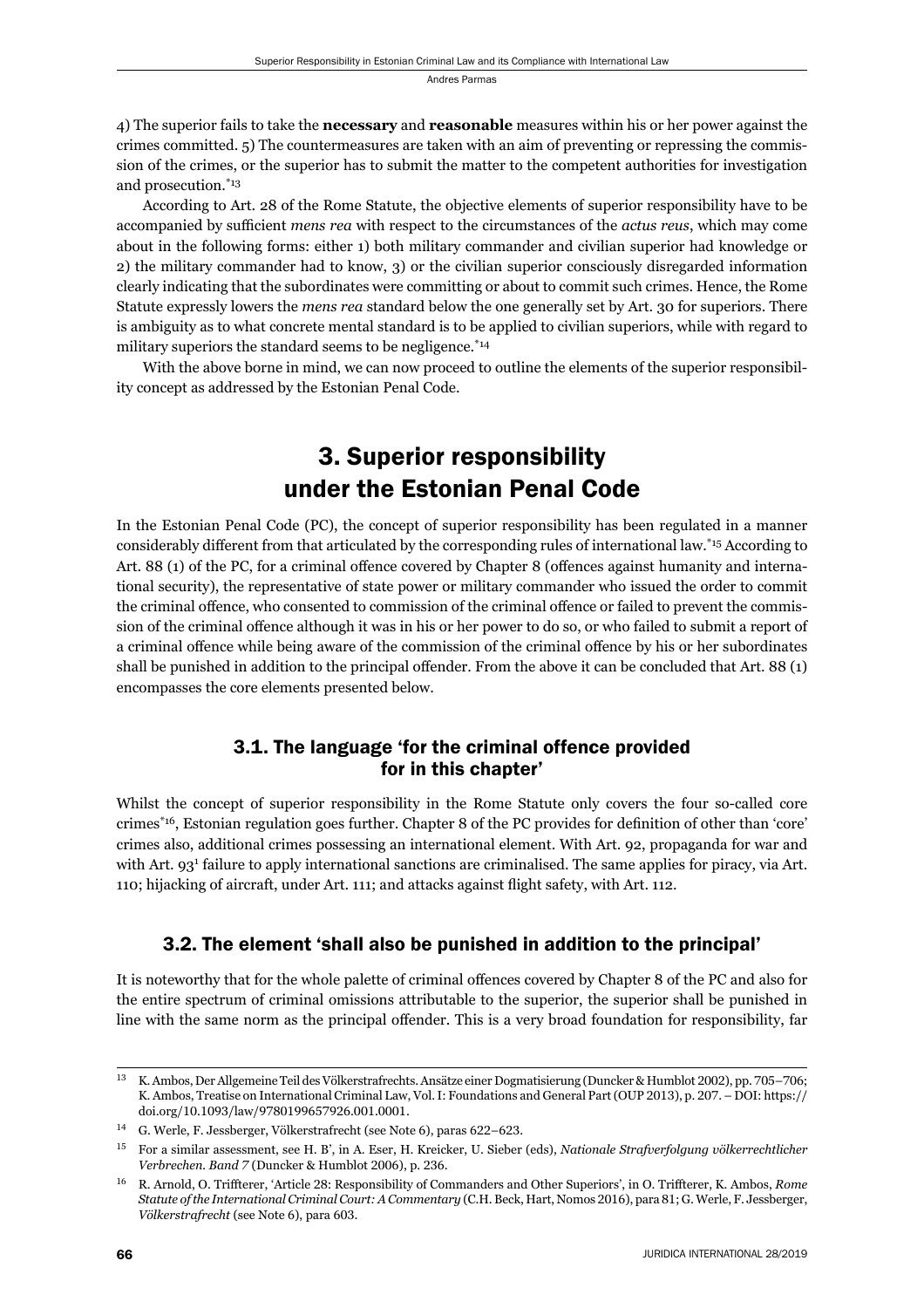surpassing the general rules on an accomplice's responsibility as foreseen in Art. 22 or 22<sup>1</sup> of the PC. Even in cases wherein the role of the superior would not even suffice for said person being punishable as an accomplice under Art. 22 of the PC, the superior is still liable through Art. 88 (1), without there even being a chance of mitigation of punishment as provided for in Art. 22 (5) and Art. 60 of the PC. This means also that a superior might be liable for a subordinate's act where a certain minimum standard must be met for *mens rea* on his or her subordinate's part (deliberate intent, *dolus directus* of the first degree, or direct intent, *dolus directus* of the second degree) while said superior does not actually share the same level of *mens rea* and acts only with indirect intent (*dolus indirectus*).

#### 3.3. The 'military commander' reference

The language used in Art. 88 (1) of the PC is perplexing in the manner in which it specifies which types of superiors are encompassed by this regulation. From the text it is obvious that the definition covers military commanders. It is also clear that the authority of the military commander does not have to be official – the wording 'the representative of state powers or the military commander' is sufficient to cover persons who have *de iure* military authority in any armed forces representing a government but also extends to persons commanding armed groups that do not owe allegiance to any government – e.g., forces of mutineers beyond government control or even non-governmental armed groups (militias etc.). It is noteworthy also that the term 'military commander' is broad enough to cover not only persons belonging to a fixed pre-determined military hierarchy and formally occupying a position of superiority in such a hierarchy; the concept of military commander must be considered to extend also to someone exercising *de facto* military authority over others, without any formal commanding position.\*17 This is especially important to bear in mind in conjunction with the options of guerrilla warfare (of which Estonia already has historical experience, from the 1940s–1950s) and spontaneous armed resistance addressed in Art. 54 (2) of the Estonian Constitution.<sup>\*18</sup> What matters is that the person concerned has people actually effectively perceiving themselves as subordinate to him or her.

## 3.4. Application to a non-military representative of state power

As for non-military superiors, it appears that only a very limited set of formal superior–subordinate relationships is covered by Art. 88 (1) of the PC. This is obvious from the wording 'representative of state powers'. It cannot be imagined that someone who acts as a representative of state authority (i.e., has a formal position and is vested with formal functions and authority stemming from the position he or she occupies) could at the same time function also as a representative of state power outside this position and hence in relationship with persons not formally subject to him or her by dint of that formal position.\*19 Likewise, it can be ruled out that anyone could function as a representative of state power outside formal state structures. Hence, people such as influential businessmen, politicians, clergymen, or representatives of NGOs, who might be able to effectively control and direct others but who do not occupy any formal position in the state structure, clearly fall outside the regulation of Art. 88 (1). Another conclusion one has to draw from the text of Art. 88 (1) is that people representing public authority on behalf of anything that is not strictly of a state nature cannot be held responsible through application of the concept of a superior's orders, at least according to Art. 88 (1). This means that, amongst other things, actions of municipal officers too are excluded from the regulation's ambit.\*20

<sup>&</sup>lt;sup>17</sup> J. Tehver, '§ 88', in J. Sootak, P. Pikamäe (eds), Karistusseadustik. Kommenteeritud väljaanne (Penal Code. Commented Edition) (4th ed., Juura 2015), para 3.

<sup>&</sup>lt;sup>18</sup> According to Art. 54 (2) of the Estonian Constitution, in the absence of other means, every citizen of Estonia has the right to resist, of his or her own initiative, a forcible attempt to change the constitutional order of Estonia. This entitlement could bring about spontaneously organised groups that operate under the informal authority and control of a *de facto* superior without any formal position.

<sup>&</sup>lt;sup>19</sup> Imagine, for instance, a member of government who also owns a factory where prisoners of war are treated inhumanely by the management with his or her acquiescence.

<sup>&</sup>lt;sup>20</sup> See a similar conclusion by J. Tehver, '§ 88' (see Note 16), para 2.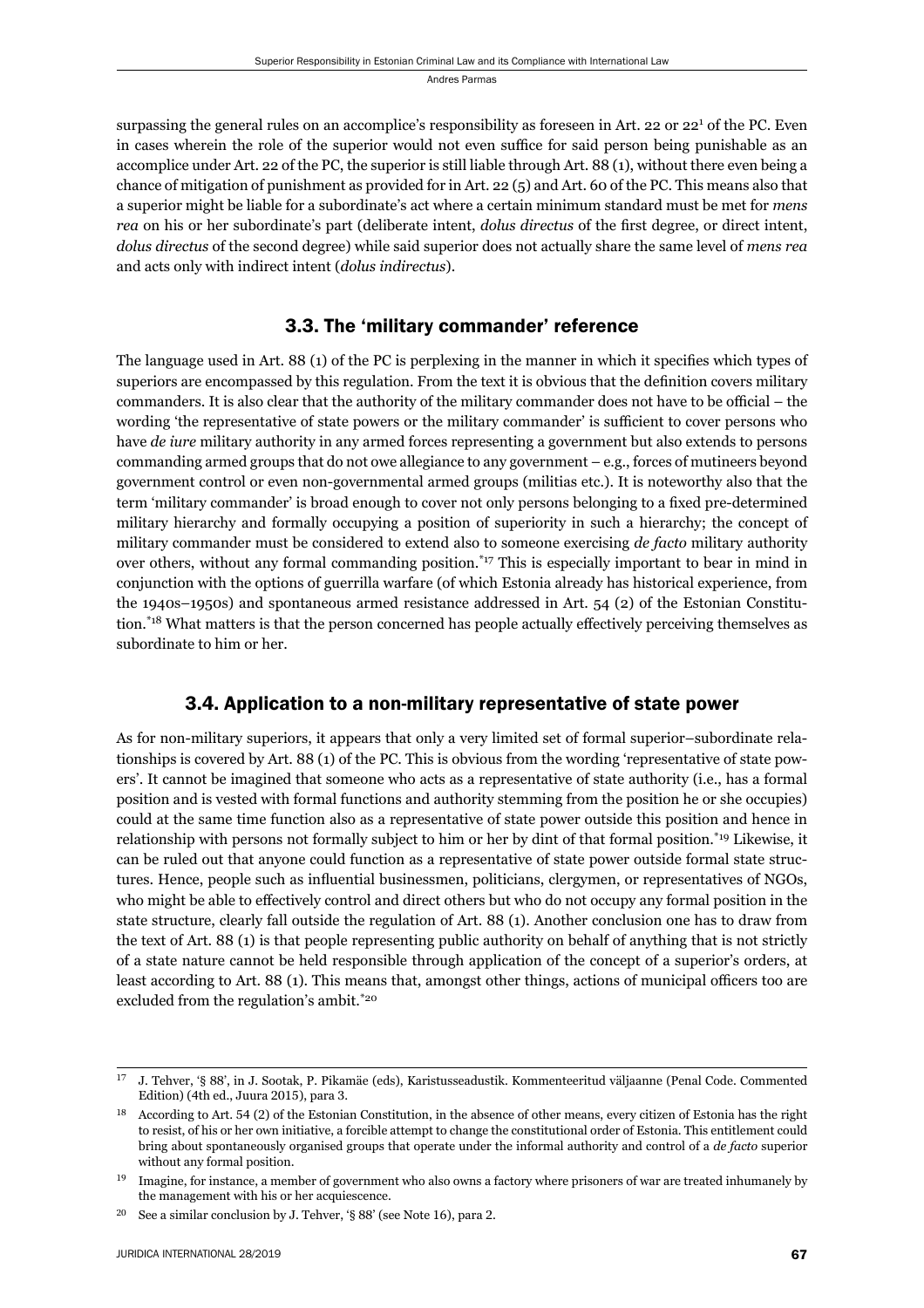#### 3.5. The phrasing 'issued the order to commit the criminal offence'

In Art. 88 (1), the concept of superior responsibility has been intermingled with the direct responsibility of principal offenders and criminal responsibility of accomplices: in this article of law, active and passive behaviour are dealt with together. In Estonian criminal-law doctrine, issuing an order to commit a criminal offence might refer to any of the following, depending on the facts of the case: 1) joint commission of an offence,  $2$ ) commission of an offence by taking advantage of another person, and 3) inducement to commit an offence.<sup> $*_{21}$ </sup> Hence, it seems that with regard to superiors' participation in criminal offences as addressed in Chapter 8 of the Penal Code, the legislator has made an exception to the principle of maintaining this distinction, otherwise followed in Estonian criminal-law doctrine.

#### 3.6. The element 'failed to prevent the commission of the criminal offence although it was in his or her power to do so or who failed to submit a report of a criminal offence while being aware of the commission of the criminal offence by his or her subordinates'

In contrast against the alternatives of issuing an order or consenting, for the alternative of failing to prevent there is an additional element foreseen by Art. 88 (1) of the PC: actual control by the superior. The superior is deemed responsible for his or her failure to prevent commission of a criminal offence by subordinates only when it was in his or her power to do so. At the same time, no proof of the superior's power to act is required in connection with criminalisation of failure to submit a report on a criminal offence committed by one's subordinates. For neither of these alternatives, however, is it requisite by law that the superior have had the ability to act or that the superior have been in breach of his or her duties. Neither does the PC make provision for the enhanced risk of subordinates' commission of a criminal offence that emerges from the superior's omission of his or her duty of control.

#### 3.7. Restriction to intentional behaviour – 'fails to prevent when in his power' and 'failed to submit when aware'

With regard to *mens rea*, only intentional conduct seems to be covered by Art. 88 (1) of the PC. According to Art. 15 (1), only an intentional act is punishable unless the Penal Code dictates punishment for an act of negligence. This means that, for an act to be punishable if committed negligently, the legislator has to express said intent explicitly. This has not been done in Art. 88 (1) of the PC. Moreover, for the last alternative, the scenario of non-reporting of a crime already committed, there is punishability only if the non-reporting occurs while the superior is aware of the commission of a crime. Such a standard implies *dolus directus* of the second degree.

## 4. Conflict between the Estonian Penal Code and international criminal law

Comparing international criminal law on superior responsibility with Estonia's corresponding domestic norms, it appears that in several important respects Estonian law either directly contradicts international law or at least remains very unclear and ambiguous.

Of course, how far to stretch criminal responsibility is always a legal-policy choice – whether to extend it beyond what is necessary for fulfilling the international obligations of the country or, instead, domestically

If a superior gives an order to a subordinate to commit an international crime and that subordinate does not have a realistic opportunity to refuse to follow it or at least to challenge or question such an order and therefore obeys the order, it would be correct to consider the superior to be the perpetrator, who commits the offence by taking advantage of the other person. If, however, a superior orders a subordinate to commit an international crime and that subordinate does have a realistic opportunity to refuse execution or at least to challenge or question such an order but obeys the order nevertheless, the act of the superior might be considered inducement. If the execution of the order in such a case is dependent on real-time guidance or instructions by the superior, the superior might as well be regarded as a co-perpetrator along with the subordinates actually executing the order.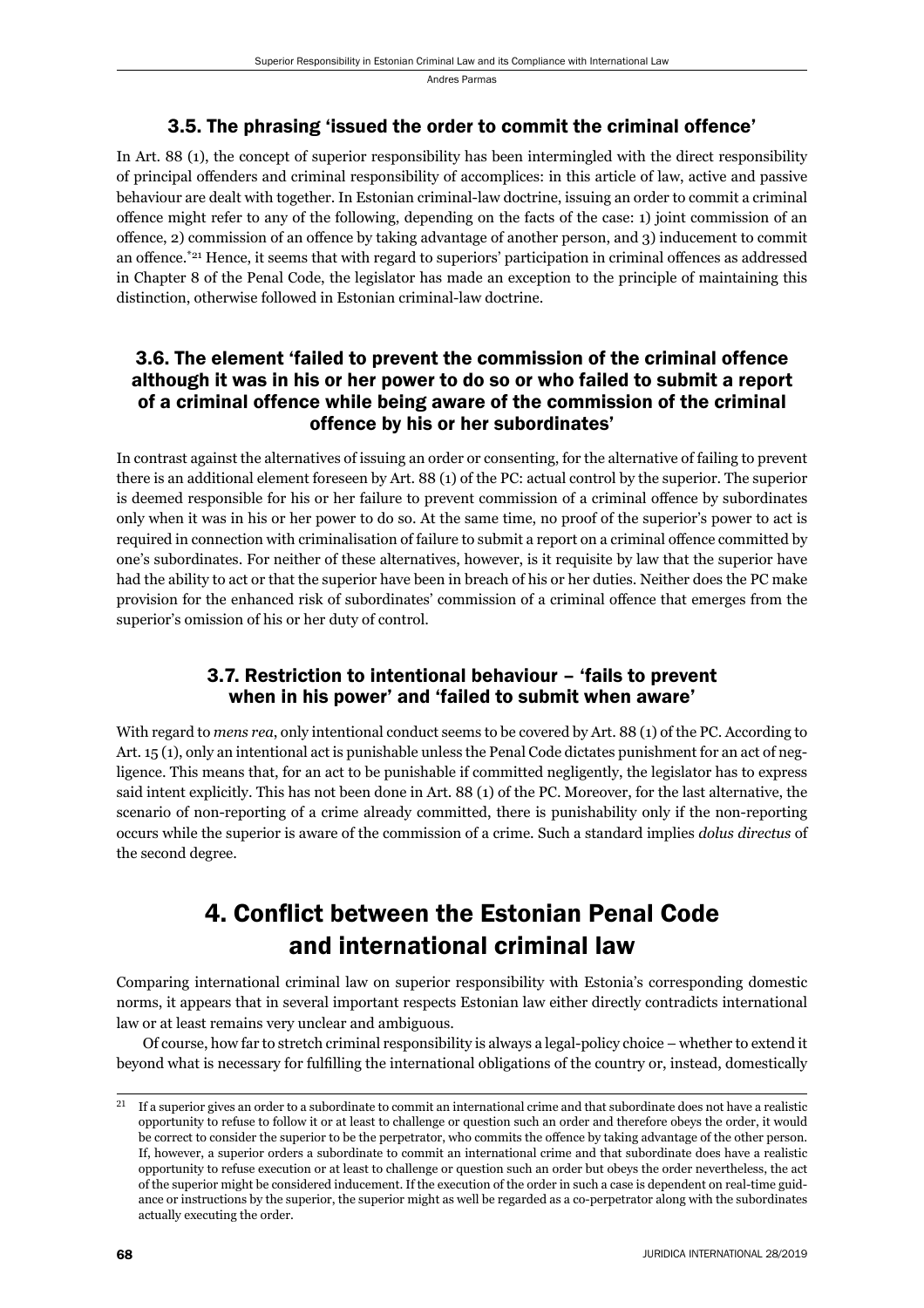restrict that responsibility relative to international rules.<sup>\*22</sup> In any case, the decision to deviate from the international standard – whether in expanding or restricting criminal responsibility – should at least be consciously made. As far as the many deviations from international law that are found in Art. 88 (1) of the PC are concerned, it seems, however, that this is not a result of conscious choice but more a misinterpretation of international obligations. This could be concluded, *inter alia*, already from the fact that the commentary on the PC refers to the Rome Statute (RS) as the legislator's role model.<sup>\*23</sup>

The present state of Estonian law regarding superior responsibility is problematic, because our current regulation addressing this doctrine does not enable Estonia to adhere to the respective international regulations, especially the requirements of Art. 28 of the Rome Statute. Hence, Estonia's ability to honour the complementarity principle set forth by the International Criminal Court (ICC) is at stake. More specifically, the problems with Art. 88 (1) lie in the following issues.

#### 4.1. Reference to not only state representatives but all persons with authority (both *de iure* and *de facto*)

Firstly, it appears that Art. 88 (1) of the PC deviates considerably from international law, in establishing the categories of superiors who may be held responsible for the criminal offences committed by subordinates of theirs. According to Art. 28 of the RS, military and non-military superiors alike carry responsibility for their subordinates' crimes if, acting with the requisite *mens rea*, they fail to exercise control properly over their subordinates and, because of that, fail to take measures in order to prevent, repress, or report the crimes of those subordinates.\*24 For neither military nor non-military superiors does Art. 28 of the RS impose the restriction that the superior must occupy a formal position of authority.<sup>\*25</sup> As affirmed also in the practice of the *ad hoc* tribunals and the ICC, what matters is the actual authority and control of the superior over persons who are subject to him or her.\*26

In regard of military commanders, it can be said that Art. 88 (1) of the PC recognises the approach by which what counts is the actual authority and control over subordinates and not the formal position of the commander. The narrowing by which the responsibility of non-military superiors is restricted only to representatives of state power, however, finds no parallel in international law.<sup>\*27</sup> On the contrary, there is a considerable body of case-law from the ICTY and ICTR whereby the concept of superior responsibility has been applied for non-military superiors.<sup>\*28</sup> It has been found repeatedly that civilian persons not holding any formal public office can be held responsible as superiors.<sup>\*29</sup> In fact, already in the Nuremberg follow-up

ɳɳ See, for example, H. Kreicker, H. Gropengiesser, 'Deutschland', in A. Eser, H. Kreicker (eds), *Nationale Strafverfolgung völkerrechtlicher Verbrechen, Band 1* (Edition-Iuscrim 2003), pp. 298–299, where the author admits that abstinence of the German legislator from criminalising non-reporting of subordinates' crimes when committed negligently could be justified because of the minor legal significance of such violation. See also M. Neuner, 'General Principles of International Criminal Law in Germany', in M. Neuner (ed.), *National Legislation Incorporating International Crimes: Approaches of Civil and Common Law Countries* (Berliner Wissenschafts-Verlag 2003), p. 130; T. Weigend, 'Zur Frage eines "internationalen" Allgemeinen Teils', in B. Schünemann et al. (eds), *Festschrift für Claus Roxin zum 70. Geburtstag am 15. Mai 2001* (Walter de Gruyter 2001), p. 1375, at p. 1396.- DOI: https://doi.org/10.1515/9783110877021.1375.

 $23$  J. Tehver, '§ 88' (see Note 16), para 1.

<sup>&</sup>lt;sup>24</sup> See R. Arnold, O. Triffterer, 'Responsibility of Commanders' (see Note 15), para 85.

ɳɶ G.R. Vetter, 'Command Responsibility of Non-military Superiors in the International Criminal Court (ICC)', *Yale Journal of International Law* 25 (2000), p. 89, at pp. 117-118 (fn. 171); I. Bantekas, 'The Contemporary Law of Superior Responsibility', AJlL 93 (1999), p. 573, at p. 580. – DOI: https://doi.org/10.2307/2555261; C. Meloni, Command Responsibility in International Criminal Law (T.M.C. Asser Press 2010), p. 159. – DOI: https://doi.org/10.1007/978-90-6704-605-3.

<sup>&</sup>lt;sup>26</sup> I. Bantekas, *ibid.*, p. 582. See also the prosecution's final written submissions on the confirmation-of-charges proceedings, *Prosecutor v. Gbagbo, ICC-02/11-01/11-642-Conf, 1.5.2014, paras 26–29 with a further reference to the Decision on* Confirmation of Charges, *Prosecutor v. Bemba*, ICC-01/05-01/08-424, P.T.Ch., 15.6.2009, para 354.

See G. Mettraux, The Law of Command Responsibility (OUP 2009), pp. 122–123. – DOI: https://doi.org/10.1093/acprof: oso/9780199559329.001.0001; also W.A. Schabas, The International Criminal Court: A Commentary on the Rome Statute (OUP 2010), pp. 459-460. – DOI: https://doi.org/10.1093/law/9780199560738.001.0001. See also H. Kreicker, H. Gropengiesser, 'Deutschland' (see Note 21), p. 293 ('*Vorgesetztenverantwortlichkeit ist nicht nur auf von Befehl und Gehorsam geprägte militärische Dienstverhältnisse beschränkt, sondern schließt auch sonstige Abhängigkeitsverhältnisse ziviler und faktischer Natur mit ein*').

<sup>&</sup>lt;sup>28</sup> On the practice of the ICTY, refer to, for instance, *Delalic* (see Note 9), para 356; *Orić* (see Note 9), paras 308–310. For the practice of the ICTR, see the judgment in *Prosecutor v. Bagilishema*, ICTR-95-1A-A, A.Ch., 3.7.2002, para 51; the judgment in *Prosecutor v. Musema, ICTR-96-13-T, T.Ch., 27.1.2000, para 135.* 

<sup>&</sup>lt;sup>29</sup> For example, see Delalic (see Note 9), para 750; Musema *(ibid.)*, para 880.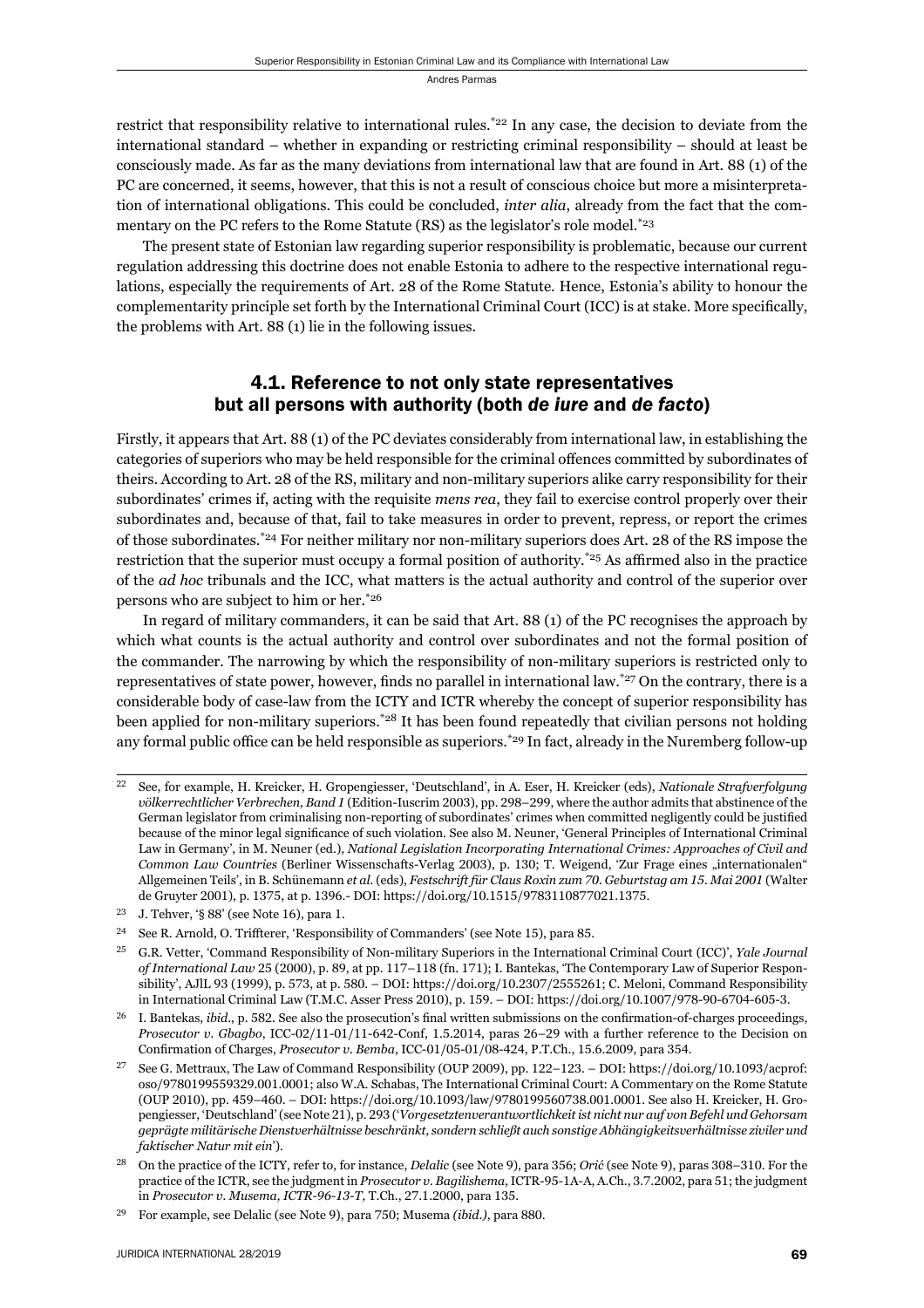cases, non-military superiors not belonging to a state hierarchy of power (managing physicians and industrialists) were found guilty for reason of superior responsibility.<sup>\*30</sup> Clearly, a formal position in state structures is not the only criterion for a non-military person holding authority over others. Such authority may stem also from a person's position in a municipal power hierarchy and from status in any other hierarchically constructed system but also from informal circumstances.\*31 The civilian settings wherein superior– subordinate relationships might give rise to application of the doctrine of superior responsibility could encompass, for instance, organisations with a military-like structure, wherein those in higher positions have effective power to employ physical sanctions against those under them; situations in which a person could be threatened with immediate loss of income or livelihood; and even some religious groups, whose leader may possess strong means of psychological control.<sup>\*32</sup> Hence, confining the responsibility of civilian superiors under criminal law only to representatives of state power carelessly excludes a whole array of possible string-pullers from responsibility.

That said, a need to limit the set of non-military superiors who shall bear responsibility for their subordinates' crimes is still relevant. Unlike military lines of command, the civilian relationships of subordination are of an extremely varied nature, and there is potential for the according of superior responsibility to become intolerably extensive.\*33 One option is for civilian superiors to be held responsible for the acts of their subordinates only if they have a guarantor position – i.e., if the acts of the subordinates fall within the sphere of competence of the superior.<sup>\*34</sup> Therefore, some kind of restriction to the responsibility of civilian superiors is necessary, but this has to be achieved by other means than narrowing the scope of civilian superior–subordinate relationships under Art. 88 (1) to only those within formal state power hierarchies. In Art. 28 of the Rome Statute, the restriction is handled through an additional requirement, for effective responsibility and control on the superior's part. One of Estonia's options would be to add a similar criterion to Art. 88 (1) of the PC, although domestically the extent of the guarantor responsibility could, alternatively, be constructed without addition of any further elements to the text of the law while this element is left open to judicial assessment.\*35

<sup>&</sup>lt;sup>30</sup> See S. Boelaert-Suominen, 'Prosecuting Superiors for Crimes Committed by Subordinates: A Discussion of the First Significant Case Law Since the Second World War', *Virginia Journal of International Law* 41 (2001), p. 747, at p. 575; also K. Ambos, *Der Allgemeine Teil* (see Note 12), p. 101. See the respective case-law also: that of the Military Tribunal for the Far East, Judgment of 12 November 1948 (in J. Pritchard and S.M. Zaide (eds), The Tokyo War Crimes Trial, Vol. 22, 49.791); the Government Commissioner of the Judgment on Appeal to the Superior Military Government Court of the French Occupation Zone in Germany, *General Tribunal of the Military Government for the French Zone of Occupation in Germany v. Roechling* (in Trials of War Criminals before the Nuremberg Military Tribunals under Control Council Law No. 10, Vol. XIV, p. 1097, at p. 1136); *United States of America v. Friedrich Flick et al.*, of 22 December 1947 (in Trials of War Criminals before the Nuremberg Military Tribunal under Control Council Law No. 10, Vol. VI, p. 1187, at p. 1202); *United States of America v. Karl Brandt et al.* (in Trials of War Criminals before the Nuremberg Military Tribunal under Control Council Law No. 10, Vol. II, p. 171, at pp. 193, 198, 207, 212-213).

<sup>&</sup>lt;sup>31</sup> Judgment in *Prosecutor v. Akayesu*, ICTR-96-4-T, T.Ch., 2.9.1998, para 691 (with the communal bourgmestre as a superior); *Musema* (see Note 28), para 133 et seq. (with the director of a tea factory as a superior, having effective control over his workers); *Flick* (see Note 25), para 1202 (with an industrialist as a superior); the judgment in *Prosecutor v. Nahimana*, ICTR-99-52-A, A.Ch., 28.11.2007, paras 798–822 (with a radio station's *de facto* boss who did not hold an official position at the station as a superior to the journalists at the station).

ɴɳ For instance, see T. Weigend, '§ ɵ', in W. Joecks *et al*. (eds), Münchener Kommentar zum Strafgesetzbuch: StGB Band ɹ: Nebenstrafrecht III, Völkerstrafgesetzbuch (3rd ed., C.H. Beck 2018), para 38.

T. Weigend, 'Bemerkungen zur Vorgesetztenverantwortlichkeit im Völkerstrafrecht', ZStW 116 (2004), p. 999, at p. 1011. – DOI: https://doi.org/10.1515/zstw.2004.116.4.999.

<sup>&</sup>lt;sup>34</sup> J. Bülte, Vorgesetztenverantwortlichkeit im Strafrecht (Nomos 2015), p. 483. – DOI: https://doi.org/10.5771/ 9783845257969. See also T. Wu, Y. Kang, 'Criminal Liability for the Actions of Subordinates: The Doctrine of Command Responsibility and Its Analogues in United States Law', *Harvard International Law Journal* 38 (1997), p. 272, at p. 295; also R. Arnold, 'Article 28: Responsibility of Commanders and Other Superiors', in O. Triffterer (ed.), Rome Statute of the International Criminal Court - Observers' Notes, Article by Article (2nd ed., C.H. Beck, Hart, Nomos 2008), para 129. – DOI: https://doi.org/10.5771/9783845263571-1057.

There exists no rule in Estonian Law regulating specifically in which instances the person in an official position would be liable for omissions in office (with regard to the guarantor position of the person holding that office). This has to be assessed on a case-by-case basis by the judiciary in accordance with the general rule on omissions (in Art. 13 of the Penal Code). See also the judgment of the Criminal Chamber of the Supreme Court in case 3-1-189-11, para 20.7.3, where the chamber states: 'Karistusõigus ei võimalda omistada ühe füüsilise isiku tegu teisele füüsilisele isikule pelgalt nende isikute ametiseisundi alusel', in translation 'It is not possible in penal law to attribute an act of one physical person to another physical person on the basis merely of the official position of such persons'. Available at https://www.riigikohus.ee/et/lahendid?asjaNr=3-1-1-89-11, last visited on 12.2.2019. By way of analogy, the domestic court could also assess the relationship between a civilian superior and his or her subordinate.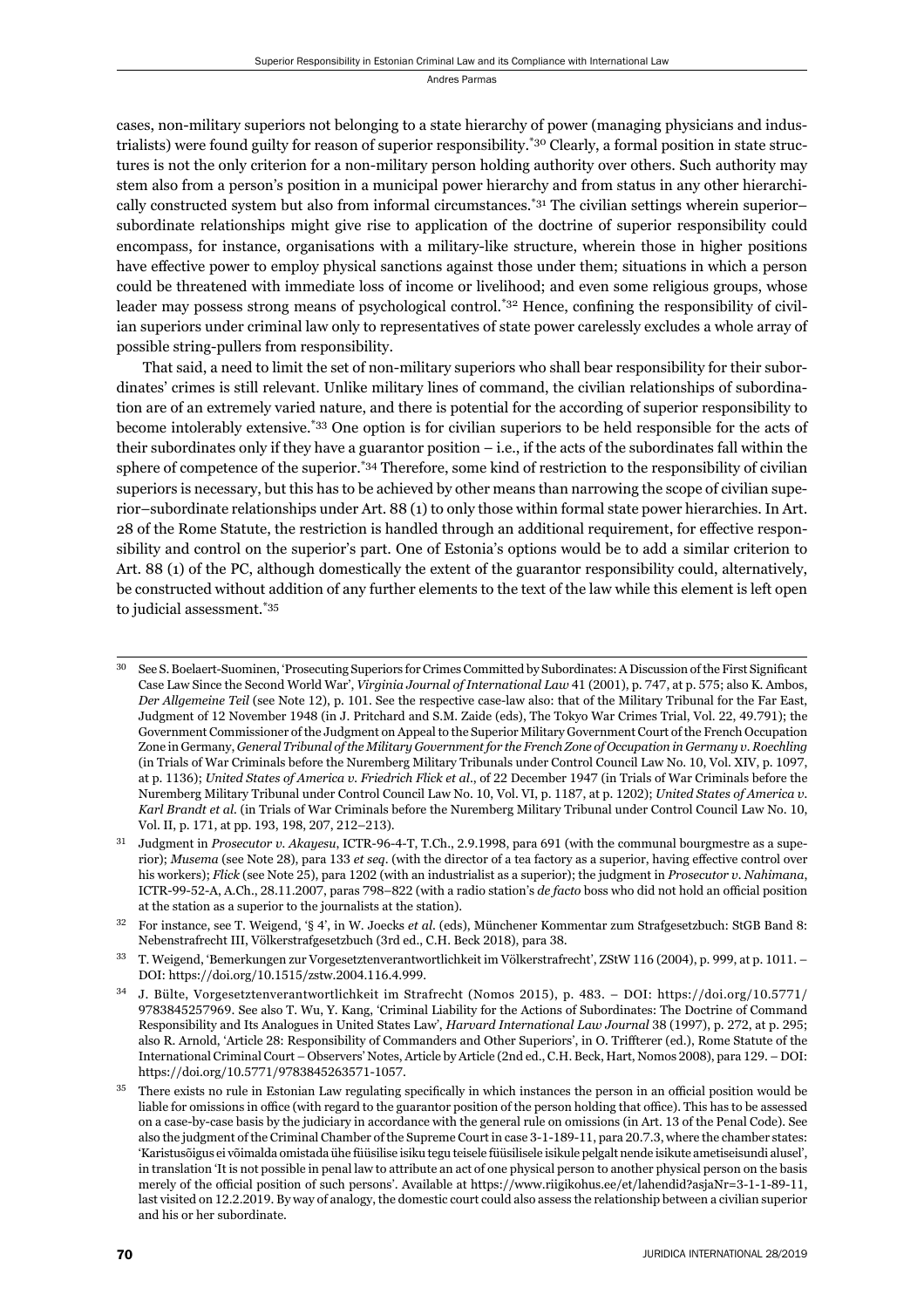#### 4.2. The order to commit a crime (direct responsibility) vs. consent: Non-prevention and non-repression (superior's responsibility)

By the doctrine, having superior responsibility is, in essence, *sui generis*\*36 grounds for liability in addition to ordinary grounds for liability – those applied to principal offenders or to accomplices. The superior is answerable as a guarantor for not having taken any – or at least not having taken the necessary and reasonable – measures to avoid criminal offences on his or her subordinates' part. Hence, this is a responsibility for omission (a real omission).\*37 In one line of jurisprudence, it has been treated as responsibility of the superior for the crimes committed by subordinates, whereas another approach has been to treat the offence separately as an instance of the superior's dereliction of his or her duty to supervise the relevant subordinates properly.\*38 Recent legal thought has shown clear support for the latter approach.\*39 Either way, it is clear from both the law and jurisprudence that there exists a clear distinction between the personal liability for the criminal offences committed by the person or at least aided and abetted by that person and, on the other hand, the extended liability accorded to the superior because of what has, in fact, been done by anoth er person or because of dereliction of duty by the superior.\*40 This distinction has been lost with Art. 88 (1) of the PC. Issuing an order to commit a crime is not an omission; rather, it constitutes an active behaviour aimed at achieving the criminal end.\*41 As stated above (in Subsection 3.5 of this paper), in Estonian criminal law ordering a criminal offence could, under certain conditions, constitute joint commission of a criminal offence or commission of a criminal offence while one is taking advantage of another person.

Similar criticism can be levelled at the handling of the second alternative of the *actus reus* of superior responsibility in Art.  $88(1)$  of the PC – consent to a criminal offence. If consent in a specific case would bring about a situation wherein the superior is not aware of the criminal offence of the subordinate in advance of it or at least wherein the superior does not have specific knowledge of the criminal offence, applying the concept of consent is misplaced, because such behaviour would already be encompassed by the alternative either of failure to prevent the criminal offence or of failure to repress it.

It seems from the above that behaviours of very different nature and of quite different gravity have been muddled together under the umbrella of superior responsibility in Art. 88 (1) of the PC. Overlap between the doctrine of superior responsibility and other grounds for personal criminal responsibility creates a serious question, on which basis one must decide which dogmatic figure to prefer when prosecuting a superior who has issued an order to commit a criminal offence. As responsibility for an active behaviour should, in principle, always have priority over responsibility for an omission, such a normative construction is perplexing at best.\*42

Halilović (see Note 9), para 78; also G. Werle, F. Jessberger, Völkerstrafrecht (see Note 6), paras 603, 607.

<sup>&</sup>lt;sup>37</sup> H. Kreicker, H. Gropengiesser, 'Deutschland' (see Note 21), pp. 295–296; also K. Ambos, *Internationales Strafrecht* (5th ed., C.H. Beck 2018), §7, para 55.

Y. Ronen, 'Superior Responsibility of Civilians for International Crimes Committed in Civilian Settings', *Vanderbilt Journal of Transnational Law* 43 (2010), p. 313, at p. 315. For older case-law, upholding the first approach, see, for instance, Akayesu (see Note 30), para 471: 'Article 6(3), by contrast, constitutes something of an exception to the principles articulated in Article ɷ(ɲ), as it derives from military law, namely the principle of the liability of a commander for the acts of his subordinates or "command responsibility"', whereas the second approach has been preferred in more recent case-law, with the *Halilović* ruling providing an illustration (see Note 9), in para 54: 'The commander is responsible for the failure to perform an act required by international law. This omission is culpable because international law imposes an affirmative duty on superiors to prevent and punish crimes committed by their subordinates. Thus "for the acts of his subordinates" as generally referred to in the jurisprudence of the Tribunal does not mean that the commander shares the same responsibility as the subordinates who committed the crimes, but rather that because of the crimes committed by his subordinates, the commander should bear responsibility for his failure to act.'

See, for example, R. Värk, 'Superior Responsibility' ENDC Proceedings 15 (2012), p. 143, at pp. 143-144; but also relevant jurisprudence in: *Orić* (see Note 9), para 293; also *Bemba* (see Note 25), para 405. Available at https://www.ksk.edu.ee/ wp-content/uploads/2012/12/KVUOA\_Toimetised\_15\_7\_Vark.pdf, last visited on 12.2.2019.

<sup>&</sup>lt;sup>40</sup> For a thorough explanation of this, see K. Ambos, Der Allgemeine Teil (see Note 12), pp. 670–672. See also H. Kreicker, H. Gropengiesser, 'Deutschland' (see Note 21), pp. 292-293.

<sup>&</sup>lt;sup>41</sup> K. Ambos, 'Article 25: Individual Criminal Responsibility', in O. Triffterer, K. Ambos, Rome Statute of the International Criminal Court: A Commentary (C.H. Beck, Hart, Nomos 2016), para 18, with a reference to relevant case-law of the UN SC *ad hoc tribunals (fn. 124) and to the ICC (fn. 128). – DOI: https://doi.org/10.5771/9783845263571.* 

<sup>&</sup>lt;sup>42</sup> H. Kreicker, H. Gropengiesser, 'Deutschland' (see Note 21), p. 294.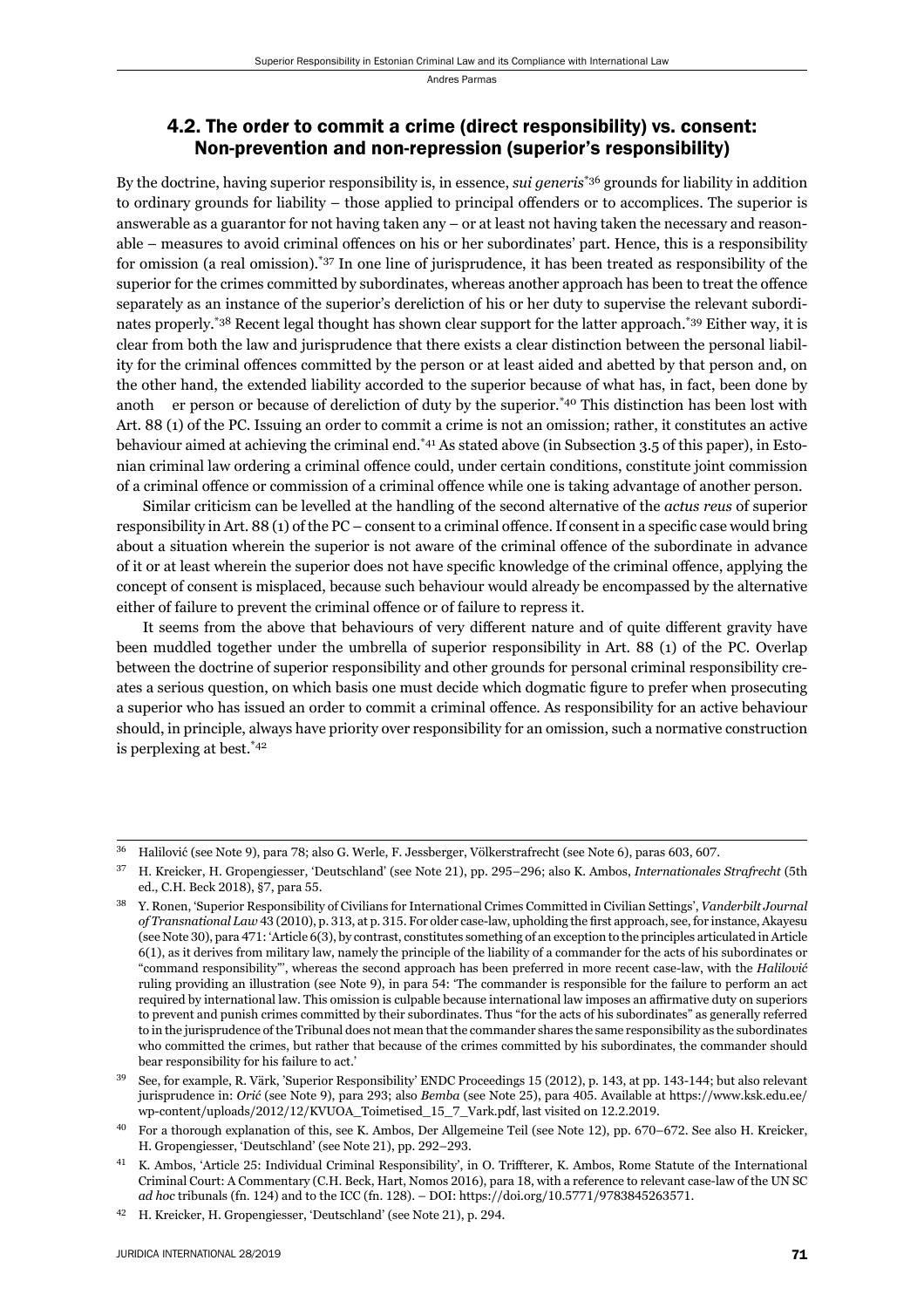#### 4.3. The dubious element of effective control

Another aspect of Estonian regulation that calls for criticism of its handling of superior responsibility is Art. 88 (1)'s inadequate formulation of the condition of effective command (or authority) and control. The idea of military commander and of representative of state power are not enough on their own for determining whether any particular superior had actual power over his or her subordinates.\*43 For that, the further elements of command (or authority) and control are necessary. Forces subject to effective command and control are those that are, according to an objective assessment, subordinate to the commander in either a *de iure* or a *de facto* chain of command and to which the superior may give orders.\*44 The concept of authority may refer to the modality, manner, or nature according to which a military or military-like commander exercise 'control' over the forces or subordinates.<sup>\*45</sup> Effective control means the material ability to prevent the commission of the offence or to punish the principal offenders.<sup>\*46</sup>

It has been stressed in the case-law that this requirement is not satisfied by simple demonstration of the accused individual's general influence.<sup>\*47</sup> Therefore, considering both the elements of a superior–subordinate relationship as such and effective control is inevitable. Without effective control or even when it is just too remote, responsibility is excluded.\*48 Otherwise, we would speak of strict vicarious liability – it is precisely the element of effective control that enables censuring the superior for not having acted. Only the superior position *per se* in combination with effective power over people subject to one is sufficient for justifying the extension of responsibility to a given superior.<sup>\*49</sup> In regard of civilian superiors, the requirement of effective control plays a particular role. As a rule, control in civilian hierarchies is less strict than its equivalent in military hierarchies.\*50 Therefore, the duty of a civilian superior to control his or her subordinates has to be limited to what 'is part of their relationship'.\*51 This is the reason there exists even further specification of the requirement set in Art. 28 (b) (ii) of the RS for cases of civilian superiors: the crimes had to pertain to activities under the effective responsibility and control of the superior. This specification refers to actual fulfilment of the non-military superior's professional or other relevant functions in relation to his or her subordinates, and it works as a safety clause against presumptions of excessively expansive expectations for the exercise of authority by a non-military superior.

With Art. 88 (1) of the PC, an attempt has been made to formulate the element of effective command (or authority) and control by means of the language 'was in his or her power'. However well-intentioned, this phrasing is not capable of conveying everything that is necessarily encompassed by the concept of effective command/authority and control. Firstly, it remains unclear whether the mention of someone's 'power' is intended to refer to that person's status as a superior. If so, the criticism is obvious – merely the fact that someone has a position of authority (either *de iure* or *de facto*) does not necessarily mean that this person is also in any given situation able to actually exercise said authority. The superior might be hindered in this by the subordinates having gone out of control.\*52 The same is true for a military adviser who has neither operational nor administrative control: advisers are to advise, not 'replace' the commander.\*53 If, on the

E. v. Sliedregt, Individual Criminal Responsibility in International Law (OUP 2012), pp. 197-198. – DOI: https://doi. org/10.1093/acprof:oso/9780199560363.001.0001. See also K. Ambos, Treatise (see Note 12), pp. 211-212.

<sup>&</sup>lt;sup>44</sup> See R. Arnold, O. Triffterer, 'Responsibility of Commanders' (see Note 15), para 102.

<sup>&</sup>lt;sup>45</sup> See *Bemba* (see Note 25), paras 414-415.

See the *Halilović* decision (see Note 9), paras  $57-59$ , and also the appeals of the judgment in the same case, IT-01-48-A, A.Ch., 16.10.2007, paras 59, 66. See, with reference to extensive previous case-law of the ICTY and ICTR, *Orić* (see Note 9), para 311.

Judgment in Prosecutor v. Ntagerura, ICTR-99-46-A, A.Ch., 7.7.2006, paras 341-342; judgment in Prosecutor v. Karera, ICTR-01-74-T, T.Ch., 7.12.2007, para 564.

<sup>&</sup>lt;sup>48</sup> *Delalic* (see Note 9), paras 377, 378; see also I. Bantekas, Principles of Direct and Superior Responsibility in International Humanitarian Law (Manchester University Press 2002), p. 82.

R. Cryer et al., Introduction to International Criminal Law (see Note 1), pp. 386-387.

ɶɱ W.J. Fenrick, 'Some International Law Problems Related to Prosecutions before the International Criminal Tribunal for the Former Yugoslavia', *Duke Journal of Comparative and International Law* 6 (1995), p. 103, at p. 117: 'Military commanders do exercise command. They have control over subordinates in a rigid hierarchical system with disciplinary powers and the authority to order subordinates. The scope of this military authority includes the power to order subordinates to risk their own lives. Most bureaucratic leaders do not wield the same type of life and death authority.'

<sup>51</sup> T. Wu, Y. Kang, 'Criminal Liability' (see Note 35), p. 295.

<sup>52</sup> See K. Ambos, 'Superior Responsibility' (see Note 6), p. 839.

<sup>53</sup> J. de Preux, 'Commentary on Articles 86 and 87 of Protocol Additional I', in Y. Sandoz, C. Swinarski, B. Zimmermann (eds), Commentary on the Additional Protocols of 8 June 1988 to the Geneva Conventions of 12 August 1949 (Martinus Nijhoff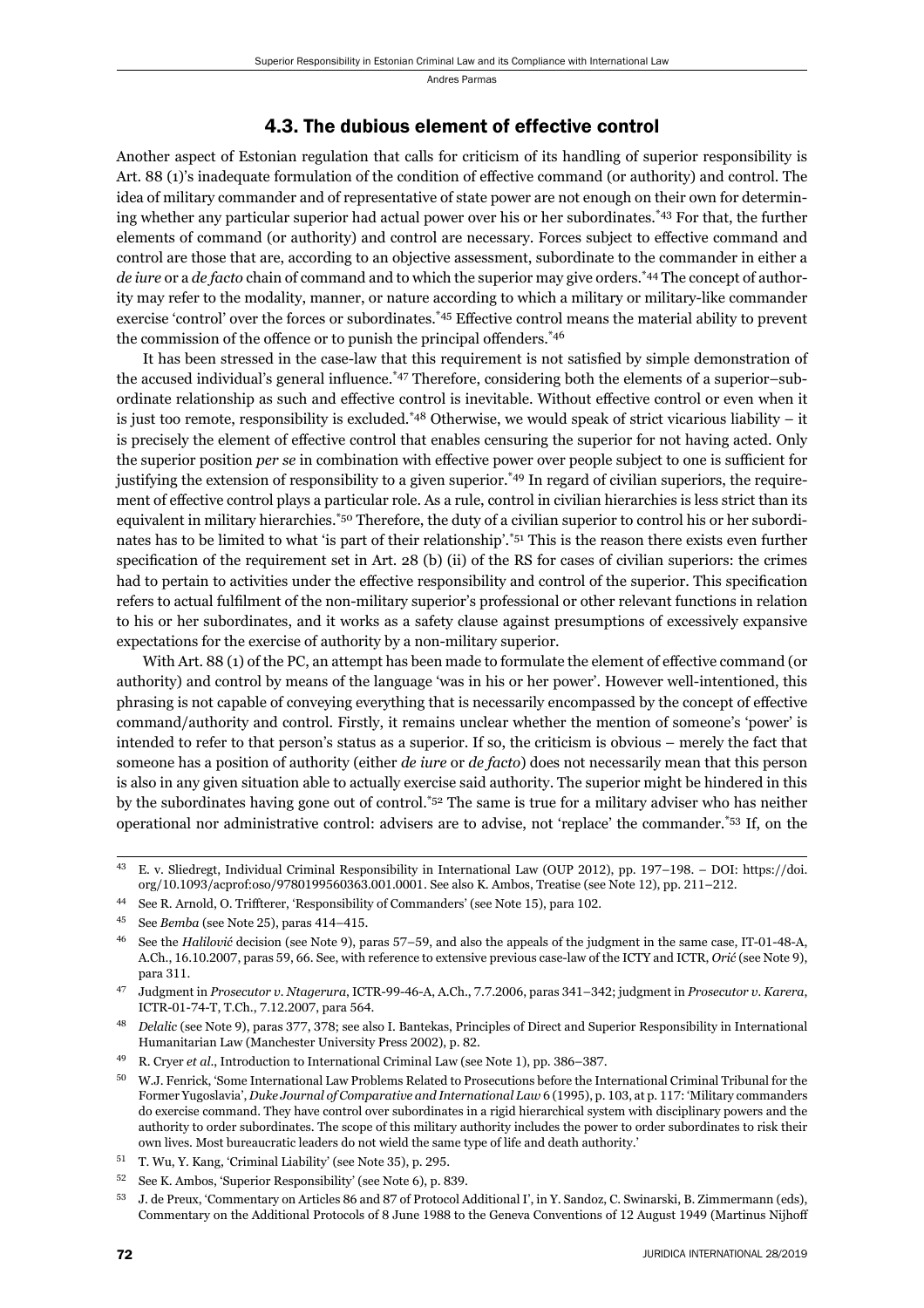other hand, the reference to 'power' is intended to bring into the picture the actual capability of the superior to take measures against the subordinates, the problem is that a person's practical ability to act says little, if anything, about his or her obligation to act.\*54 A person in a superior position cannot be expected to, as it were, carry the burden of the whole world and be wary of each and every violation that people in sub ordinate position might commit. Factors such as the division of the work and responsibilities among several superiors, delegation of rights and obligations, and rotation of command become important in this connection and have to be evaluated.\*55

Hence, a proper reference to effective command (or authority) and control in the text of the law would be vital.

## 4.4. Inability to explain why not preventing an offence has to be in the power of the superior while non-reporting need not be – strict liability

It is likewise inexplicable why a different standard has been chosen for the superior's duty to report a criminal offence as compared to his or her duty to prevent a criminal offence.\*56 Mere awareness of the criminal off ence does not imply that the superior had a chance to submit the relevant report: he or she may not have had the actual material ability to do so, or there may have been nobody to report to.<sup>\*57</sup> Rather, gaining knowledge of the criminal offence committed or about to be committed is only the first step in several toward meeting the conditions required. The criterion of actual ability to act still must be addressed if one is to decide on extension of liability to the superior. This might be an insignificant problem in most cases, but it is a problem nevertheless. In the international-law doctrine of superior responsibility, all three duties of superiors in respect of crimes of their subordinates – to prevent, to suppress, and to report – are bound to the superior's actual ability to fulfil these duties. $*58$ 

#### 4.5. The absent element of 'failure to exercise control properly over subordinates' and the ambiguity of 'failure to take necessary and reasonable measures'

It is important to keep in mind that superior responsibility is not a form of strict liability.\*59 Nor are the accusations to the superior to be determined from only an *ex post* perspective during investigation and prosecution; one must assess *ex ante* – in light of the circumstances as they unfolded – what means and measures and what information were available to the superior. What could the superior have been reasonably expected to do in the situation in which he or she was embedded?\*60 Therefore, the not-prevented

<sup>1987),</sup> para 3557, with its statement that legal advisers are there to 'advise the military commanders' in this field, not to replace them.

This issue arises especially with non-military superiors, because the referral to such power does not say anything about their competence as a superior – their professional relationship with the subordinate, which must be the bottom line when one is attributing responsibility to such superiors for the acts of their subordinates. As is pointed out above (see the first part of Section IV), a non-military superior can be made responsible for only that omission that is 'within the effective responsibility and control' of this superior. See R. Arnold, O. Triffterer, 'Responsibility of Commanders' (see Note 15), para 128. See also M.L. Nybondas, Command Responsibility and Its Applicability to Civilian Superiors (T.M.C. Asser Press 2010), p. 86. – DOI: https://doi.org/10.1007/978-90-6704-443-1.

<sup>55</sup> See R. Arnold, O. Triffterer, 'Responsibility of Commanders' (see Note 15), para 111; K. Ambos, 'Superior Responsibility' (see Note 6), pp. 840-841.

According to Art. 88 (1) of the PC, a superior is responsible for failing to prevent the commission of the criminal offence **although it was in his or her power** to do so, but failing to submit a report of a criminal offence while being aware **of** the commission of the criminal offence by his or her subordinates.

 $^{57}$  In this connection, see, for instance, the judgment in *Prosecutor v. Krnojelac*, IT-97-25-T, T.Ch., 15.3.2002, para 127; the judgment in *Prosecutor v. Krstic*, IT-98-33-A, A.Ch., 19.4.2004, para 143, fn. 250.

<sup>&</sup>lt;sup>58</sup> See R. Arnold, O. Triffterer, 'Responsibility of Commanders' (see Note 15), paras 118, 119.

<sup>59</sup> See, for example, *Akayesu* (see Note 30), paras 488-489.

<sup>&</sup>lt;sup>60</sup> C. Meloni, Command Responsibility (see Note 24), pp. 121–122, 171; see also the judgment in *Prosecutor v. Blaškič*, IT-95-14, A.Ch., 29.7.2004, para 72; the judgment in *Prosecutor v. Halilović*, IT-01-48-T, A.Ch., 16.10.2007, para 63; the judgment in *Prosecutor v. Orić*, IT-03-68-A, A.Ch., 3.7.2008, para 177; the judgment in *Prosecutor v. Bemba*, ICC-01/05-01/08 A, A.Ch., 8.6.2018, paras 167-170.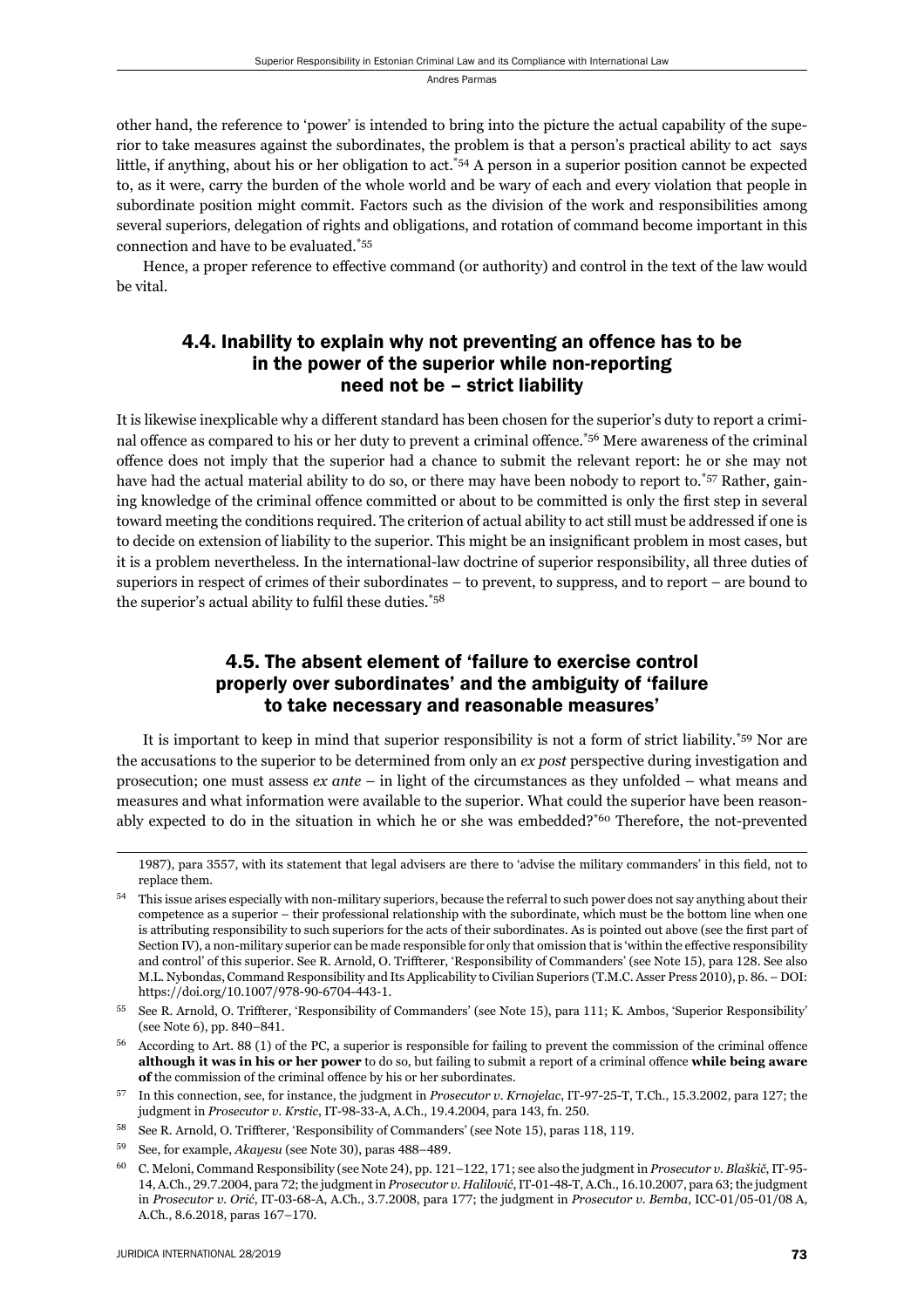criminal offences of the subordinates have to be in a causal relationship with the omission by the superior.<sup>\*61</sup> However, in cases of criminal offences currently being committed or of criminal offences already carried out, the relevance lies not in assessing causality but in enquiring as to whether his or her failure to exercise control properly over subordinate persons increased the risk of commission of the crimes.<sup>\*62</sup> In effect, the Pre-Trial Chamber in the *Bemba* case has followed the *Risikoerhohungstheorie*, according to which sufficient conditions are met when the superior's non-intervention has increased the risk of commission of the subordinates' crimes.<sup>\*63</sup> Although the Pre-Trial Chamber has considered the risk approach to be something completely different from applying the causality theory, this is not actually the case, because the risk approach also constitutes a causality test, in the sense that there is the implication that the increased risk is at least one of the causes of the harmful result.\*64

The requirement of properly exercising control over one's subordinates is something that can and must be objectively assessed against the standard behaviour of a similar superior in a similar situation. Hence, a breach of this requirement can only constitute a deviation from such standard behaviour. The requirement of necessary and reasonable measures therefore entails completing an objective assessment of what a reasonable superior would have been expected to do in a situation similar to that represented by the facts of the case. Again, failure to take such measures can only be a deviation from the standard of reasonable actor.\*65

Regrettably, in Art. 88 (1) of the PC these requirements have been completely overlooked. The practical implications that this might have for prosecution of superiors under Art. 88 (1) are huge. Consider, for example, circumstances wherein one commanding officer has been replaced by another. Estonia's current regulation does not offer credible protection for the new superior with regard to criminal offences committed by the subordinates in the time preceding the latter superior taking over the relevant duties or ongoing offences that continue on from that time.<sup>\*66</sup> Even when things are not stretched to such extremes, the absence of the condition that there have been failure to exercise control properly over subordinates allows censuring a superior for any failure to act, whether or not that failure carries real significance in relation to criminal offences committed by the subordinates and even when the superior has, in fact, been fulfilling his or her duties with due diligence and the crimes of the subordinates have taken place notwithstanding the reasonable and necessary measures taken by the superior.\*67

#### 4.6. Addressing non-suppression and non-reporting yet not covering non-prevention

Art. 88 (1) of the PC foresees only two obligations of the superior: to repress a crime and to report on a crime already committed.\*68 According to international law, however, the duties of the superior comprise three distinct acts: to prevent, to repress, and to report.\*69 Prevention in that context involves the superior being expected to behave proactively and set in place mechanisms to avoid the possibility of offending

 $61$  For a closer look at the causality involved, see also K. Ambos, 'Critical Issues in the Bemba Confirmation Decision', LJIL 22 (2009), p. 715, at pp. 721-722. – DOI: https://doi.org/10.1017/s0922156509990185. See also the *Bemba* decision (see Note 25), para 424.

<sup>&</sup>lt;sup>62</sup> *Bemba* (see Note 25), para 424.

<sup>63</sup> *Ibid.*, para 425.

 $64$  K. Ambos, 'Critical Issues' (see Note 60), p. 722.

G. Mettraux, The Law of Command Responsibility (OUP 2009), p. 243. – DOI: https://doi.org/10.1093/acprof: oso/9780199559329.001.0001; R. Arnold, O. Triffterer, 'Responsibility of Commanders' (see Note 15), para 120.

<sup>&</sup>lt;sup>66</sup> Example: the decision on interlocutory appeal challenging jurisdiction in relation to command responsibility in the case *Prosecutor v. Hadžihasanović*, IT-01-47-AR72, A.Ch., 16.7.2003, para 45; see also discussion of that case, especially the dissenting opinions (relative to the majority finding), in the work of C. Greenwood, 'Command Responsibility and the Hadžihasanović Decision', JICJ 2 (2004), p. 598, at pp. 603–605. – DOI: https://doi.org/10.1093/jicj2.2.598.

G. Mettraux, The Law of Command Responsibility (see Note 64), pp. 244–245; C. Meloni, Command Responsibility (see Note 24), pp. 171-172.

One of the failures of the superior stipulated in Art. 88 (1) was originally formulated as 'ei ole takistanud kuriteo toimepanemist', where the English translation provided for this is 'failed to prevent the commission of the criminal offence'. I would contend that the above translation is incorrect. The original language of the norm refers not to a duty to prevent a criminal offence but to a duty to repress a commission of a crime that is already in progress.

<sup>&</sup>lt;sup>69</sup> R. Arnold, O. Triffterer, 'Responsibility of Commanders' (see Note 15), para 119; see also the *Bemba* judgment's (see Note 25) paragraphs 438 (on preventing), 439 (on repressing), and 440 (on punishing).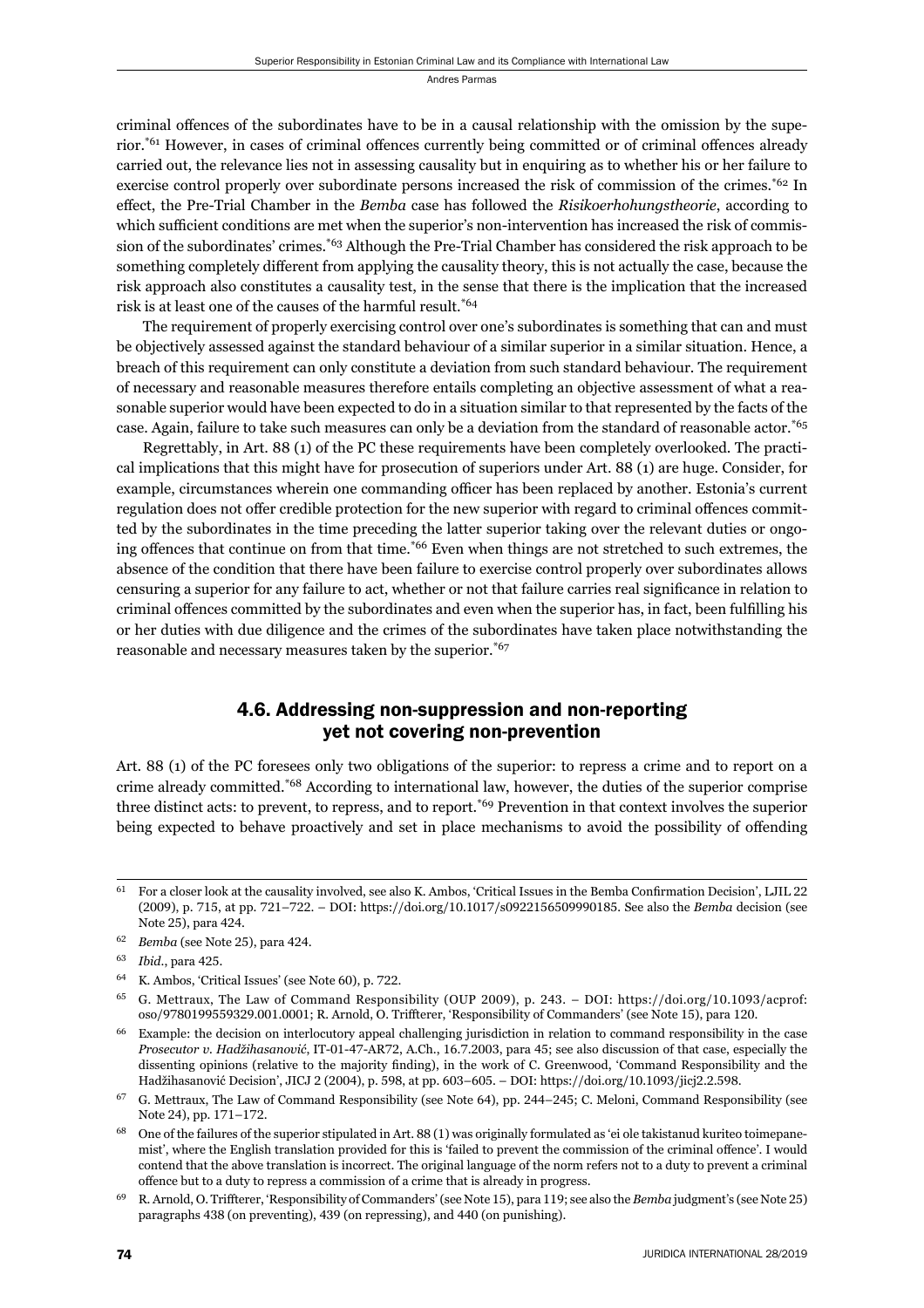– among others, a reporting obligation, monitoring, direct supervision, and a proper chain of command.\*70 This should be the 'first line of defence', and already dereliction of this duty, whereby it becomes possible for the subordinates to have a free hand to commit the crimes in the first place, has to be punishable. It has, therefore, been stressed in the literature, and rightly so, that later acts of repression or of simply submitting reports of the crimes to the appropriate authorities cannot exempt the superior from responsibility for having left his or her obligations unmet at a previous stage.<sup>\*71</sup> This lacuna in the text of Art. 88 (1) of the PC means that both disorderly behaviour of superiors and deliberate ignorance of  $-$  or even indifference to – predicted offences by the subordinates are currently rewarded by the Estonian legislator, as these fall outside the ambit of the domestic superior responsibility doctrine.

#### 4.7. The need to criminalise both reckless and intentional behaviour (along with negligent behaviour of military commanders)

Yet another misconception has found its way into Art. 88 (1) of the Penal Code, relates to the *mens rea* required for there to be superior responsibility. According to Estonian law, it is necessary that the superior (in either a military or a non-military context) act with indirect intent (*dolus eventualis*) when failing in the duty to repress the crime of the subordinates or that the superior act with awareness ('olles teadlik' in Estonian parlance, hence *dolus directus* of the second degree) when failing to fulfi l the duty to report a crime already committed. This is not the *mens rea* standard required for superior responsibility under international law. According to Art. 28 of the Rome Statute, the mental element required for military commanders is that these persons 'either knew or, owing to the circumstances at the time, should have known', while the standard for non-military superiors is 'either knew, or consciously disregarded information which clearly indicated […]'. Although there is some debate in academic literature as to how exactly to interpret these standards, it is clear that at least for military superiors the standard is below the threshold of intention and should be understood as that of negligent behaviour.<sup> $72$ </sup> There is good reason to regard the standard required of a non-military superior as covering also non-intentional behaviour.\*73

Here too, the issue is further complicated by the fact that, at base, all forms of liability have been packed together into Art. 88 (1) of the PC, because forms of conduct differ in their mental requirements. The nonpunishability of reckless and negligent dereliction of a superior's duties opens another avenue for opting out of responsibility to a superior who has arranged his or her relations with subordinates in a disorderly manner and who just does not care what is going on under his or her command.\*74 This lack of accountability also would facilitate a manner of action whereby it is useful for the superior to ignore even information that might point directly to misdeeds of his or her subordinates. When already acquainted with such information, the superior has obtained knowledge that could render him or her responsible as a superior, but not paying any attention to such information would eliminate the risk of legal liability.

W.J. Fenrick, 'Article 28: Responsibility of Commanders and Other Superiors', in O. Triffterer (ed.), Commentary on the Rome Statute of the International Criminal Court – Observers' Notes, Article by Article (Nomos 1999), para 9; see also the judgment in *Prosecutor v. Bemba*, ICC-01/05-01/08, T.Ch., 21.3.2016, paras 203-204.

ɸɲ In *Blaškič*, the trial chamber of the ICTY emphasised that the lack of preventing the commission of the crimes *ex ante* cannot be compensated for by punishing for them *ex post*; i.e., the superior is obliged to do both. Judgment in *Prosecutor v. Blaškič*, IT-95-14-T, T.Ch., 3.03.2000, para 336; see also *Bemba* (see Note 25), paras 436, 405.

<sup>&</sup>lt;sup>72</sup> See the further discussion of this by K. Ambos, *Treatise* (see Note 12), pp. 220–227, esp. p. 224 (dealing with military commanders) and pp. 227–228 (on non-military superiors).

<sup>&</sup>lt;sup>73</sup> According to K. Ambos (*Treatise* (see Note 12), p. 227), the *mens rea* standard for non-military superiors is conscious negligence. See also the following concurring opinions: G.R. Vetter, 'Non-military Superiors' (see Note 24) at p. 124; G. Fletcher, J.D. Ohlin, 'Reclaiming Fundamental Principles of Criminal Law in the Darfur Case', JICJ 3 (2005), p. 539, at p. 554. – DOI: https://doi.org/10.1093/jicj/mqi049. Objecting are A. Cassese, 'International Criminal Law' (2nd ed., OUP 2008), p. 66 et seq.; R. Cryer, Prosecuting International Crimes (Cambridge University Press 2005), pp. 324–325 (the latter nonetheless calling it, 'a clear and highly unfortunate retreat from the requirements of customary international law'). – DOI: https:// doi.org/10.1017/CBO9780511494161.

<sup>&</sup>lt;sup>74</sup> C. Meloni, Command Responsibility (see Note 24), p. 185.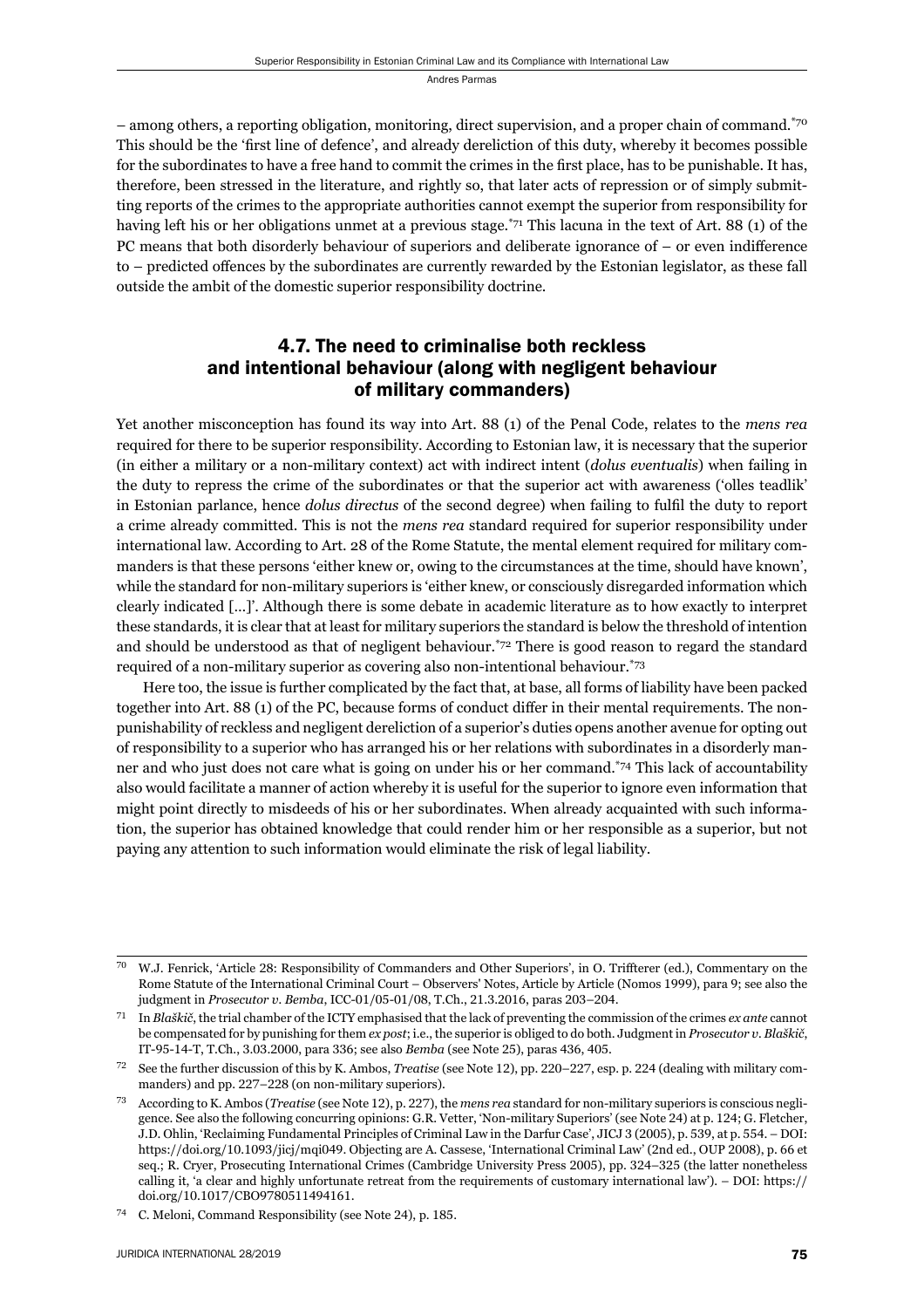#### 4.8. The possibly misleading text of Art. 88's reference to crimes by subordinates only in conjunction with the superior's failure to submit a report on them

Finally, the text of Art. 88 (1) of the PC is perplexing in that it mentions the responsibility of the superior only in conjunction with his or her failure to submit a report on subordinates' crimes. At the same time, in regard of failure to prevent the commission of a criminal offence, it remains unspecified whose crimes have to be prevented. This is troubling, since the whole point of the superior responsibility doctrine is to extend responsibility in respect of crimes committed by subordinated persons to their superiors because those superiors have failed to control their subordinates properly and to react appropriately as their powers permitted.\*75 Leaving this element implicit, at best, in the text, the legislator has created a remarkably vague situation. Of course, Art. 88 (1) still makes the superior's responsibility conditional to prevention of the criminal offence having been in that superior's power, but this reference alone is no substitute for specifying the superior–subordinate relationship.<sup>\*76</sup> Prevention of a criminal offence might easily be within the power of a person in a superior position also in his or her relation with persons who do not fall under his or her authority as a superior.<sup>\*77</sup> This is especially important in settings of civilian superior–subordinate relationships, because one person's position of superiority relative to another might not actually entail any real authority over the person holding the subordinate position. The responsibility of the superior must not be considered a vicarious responsibility – the link to the guilt principle has to remain clear and unquestionable also when a wrongdoing is attributed to a superior.<sup> $78$ </sup> For realisation of this, it is unavoidable that establishing the responsibility of the superior for dereliction of any of his or her duties must be made explicitly conditional to the commission of crimes on behalf of people truly subordinated to the superior.\*79

## 5. Necessary amendments of the Estonian Penal Code

From the analysis above, it appears that Estonian legislation on superior responsibility does not comply with the corresponding international norms, in several important respects. The deficits in Art. 88 (1) of the PC are of such a nature and extent that it is not possible to overcome them merely by adjusting the interpretation of the norm. Therefore, Estonia is not able to meet its international obligations for criminalisation linked to the responsibility of superiors. Estonia is especially unable to meet the standard set by Art. 28 of the Rome Statute and to comply with its obligation as a state party to the Rome Statute to foresee in its domestic legal order criminal responsibility for those responsible for international crimes.\*80 Hence, changes to Estonian regulation of the superior's responsibility are essential for bringing it into accordance with our international obligations and, specifically, to render the Estonian legal order able to prosecute and punish people who have committed acts punishable under the Rome Statute.

On the other hand, the way in which superior responsibility has been regulated in Art. 28 of the Rome Statute does not serve as a suitable role model for transposition into the Estonian domestic legal system

S. Boelaert-Suominen, 'Prosecuting Superiors' (see Note 29), p. 757; C. Meloni, 'Command Responsibility: Mode of Liability for the Crimes of Subordinates or Separate Offence of the Superior?', JICJ 5 (2007), p. 619, at p. 628. – DOI: https://doi. org/10.1093/jicj/mqm029; O. Triffterer, 'Command Responsibility, Article 28 Rome Statute: An Extension of Individual Criminal Responsibility for Crimes within the Jurisdiction of the Court – Compatible with Article 22, Nullum Crimen sine Lege?', in O. Triffterer (ed.), Gedächtisschrift für Theo Vogler (C.F. Müller Verlag 2004), p. 213, at p. 230; G. Mettraux, The Law of Command Responsibility (see Note 64), p. 81.

<sup>&</sup>lt;sup>76</sup> B. Burghardt, Die Vorgesetztenverantwortlichkeit im völkerrechtlichen Straftatsystem. Eine Untersuchung zur Rechtsprechung der internationalen Strafgerichtshöfe für das ehemalige Jugoslawien und Ruanda (Berliner Wissenschafts-Verlag 2008), p. 169. See also J. Bülte, Vorgesetztenverantwortlichkeit (see Note 33), p. 772.

ɸɸ As J. Bülte (*ibid*.) expresses it, otherwise superior responsibility could emerge whenever a person has power to give orders to someone even if only because of the short-term possibility of controlling that person, as with a hostage-taker' (p. 625).

Y. Ronen, 'Civilian Settings' (see Note 37) at p. 315, especially Note 8, with reference to further discussion.

<sup>&</sup>lt;sup>79</sup> O. Triffterer, "Command Responsibility" – *Crimen sui Generis* or Participation As "Otherwise Provided" in Article 28 Rome Statute?', in J. Arnold et al. (eds), Menschengerechtes Strafrecht. Festschrift für Albin Eser zum 70. Geburtstag (C.H. Beck 2005), p. 911.

See paras 4 and 6 of the preamble to the Rome Statute, affirming, respectively, that the most serious crimes of concern to the international community as a whole must not go unpunished and that their effective prosecution must be ensured by taking measures at the national level and by enhancing international co-operation. Also, recall every state party's duty to exercise its criminal jurisdiction over those responsible for international crimes.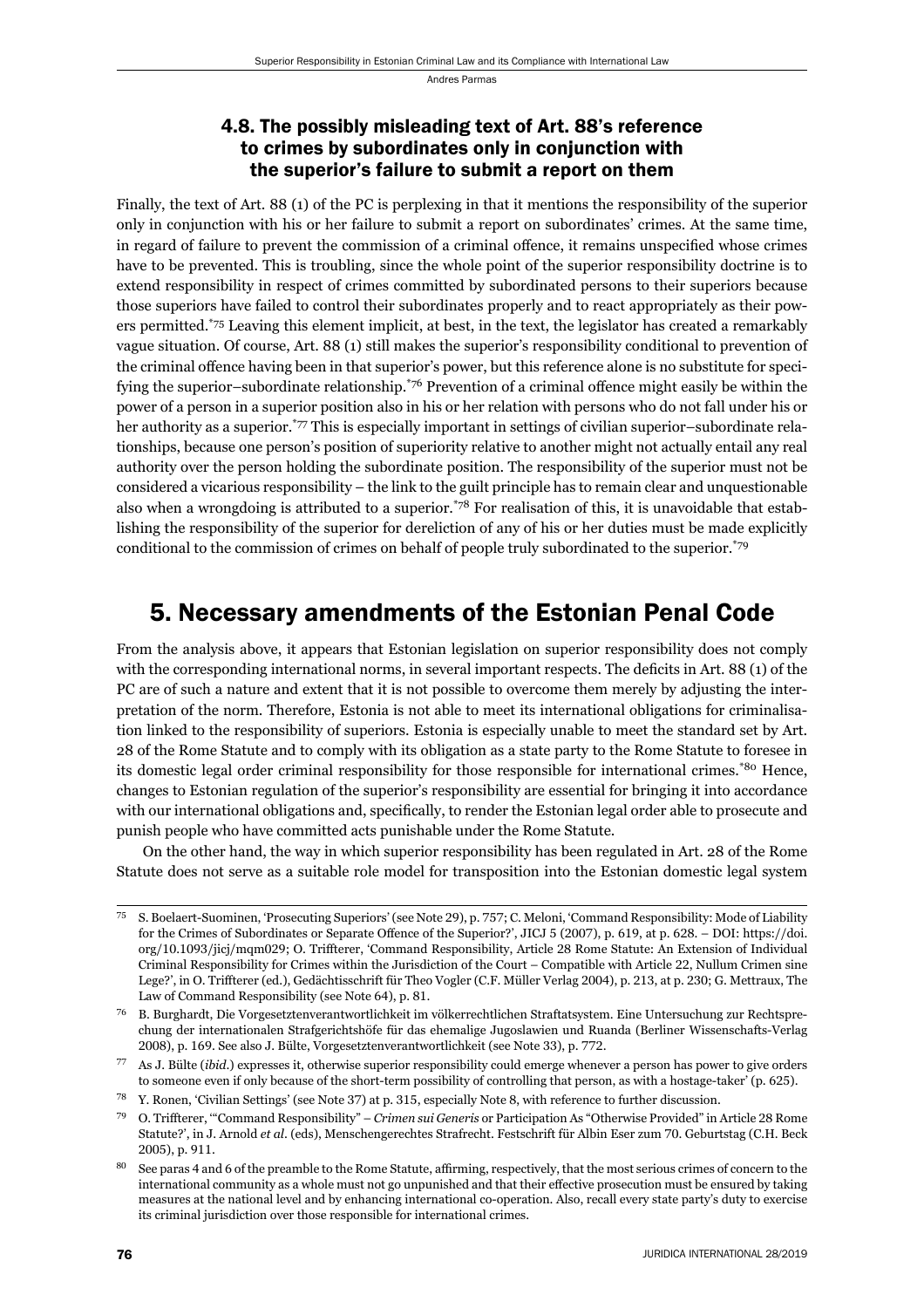without major adjustments. The catch-all approach that the RS takes to the concept of superior responsibility has been criticised extensively by most commentators. The concept of superior responsibility has been stretched very far and wide in Art. 28 of the Rome Statute. It extends all the way from intentionally omitting to prevent or repress acts of the subordinates that one knew about in advance to merely not reporting acts of subordinates that the superior had no prior knowledge of. Also, it covers both intentional and negligent acts. Even more striking, however, is the fact that the responsibility of the superior is in no way differentiated among these – very different – sorts of omissions, and the superior is punishable for all such omissions in the same way as the actual perpetrator. The approach taken with the Rome Statute means that the superior's responsibility entails liability for negligence and intentional criminal offences alike.<sup>\*81</sup> However, a superior who was unaware of the pending crimes of his or her subordinate cannot be punished as a wilful perpetrator of a crime.\*82 An opposite approach would clearly not be compatible with the guilt principle, which underlies Estonian criminal law.\*83

Because of similar concerns, several countries have chosen a differentiated model for prescribing superior responsibility in their respective domestic statutes, wherein there are distinctive grounds of liability for particular categories of a superior's possible omissions. In the German Code of Crimes against International Law, superior responsibility has been divided into three parts. Firstly, superiors who do not avert crimes by their subordinates of which they had prior knowledge are punished in the same way as a perpetrator of the offence committed by those subordinates. If a superior either intentionally or negligently fails to exercise proper supervision of a subordinate under his or her command or under his or her effective control, that superior shall be punished for violation of the duty of supervision in the event that said subordinate commits an offence. This is formulated as a criminal offence *sui generis*, which occasions considerably less severe sanctions than an offence related to superior responsibility proper. Finally, a superior's mere failure to report to the responsible authorities on a crime previously unknown to him or her constitutes another *sui generis* criminal offence, punishable by less extreme sanctions still than either of the first two types of offence.\*84 A similar approach has been taken also by the Spanish\*85, Croatian\*86, Serbian\*87, Montenegrin\*88, and Canadian\*89 legislators.

In line with the example of the legislation of the above-mentioned countries, one possible *de lege ferenda* option for the Estonian legislator would be to create three separate rules, covering the following omissions on the part of a superior: 1) intentionally not averting crimes of subordinates the imminent commission of which is known to the superior; 2) displaying intentional or negligent (reckless) disregard for the duty to supervise, where this results in crimes through the intentional failure to react; and 3) not reporting on crimes committed by subordinates.\*90 Because each of these scenarios involves its own distinctive level

ɹɲ G. Werle, 'Konturen eines deutschen Völkerstrafrechts. Zum Arbeitsentwurf eines Völkerstrafgesetzbuchs', Juristenzeitung ɶɷ/ɲɹ (ɳɱɱɲ), p. ɹɺɲ; W.A. Schabas, Genocide in International Law: The Crime of Crimes (Cambridge University Press 2000), pp. 305-306; also M. Neuner, 'General Principles' (see Note 21), p. 127.

See the explanations to the Government Draft Code of Crimes against International Law, p. 39.; M. Neuner (*ibid.*), pp. 127–128, with further reference to T. Weigend, 'Zur Frage eines "internationalen" Allgemeinen Teils' (see Note 21), p. 1397.

See discussion on that in German context: T. Weigend (*ibid*), p. 1397; also J. Bülte, Vorgesetztenverantwortlichkeit (see Note ɴɴ), p. ɷɴɶ. However, see the criticism described by B. Burghardt, 'Die Vorgesetztenverantwortlichkeit nach Völkerstrafrecht und deutschem Recht (§ 4 VStGB)', ZIS 10 (2010), p. 695, at p. 702 et seq.

<sup>&</sup>lt;sup>84</sup> See 'Völkerstrafgesetzbuch vom 26. Juni 2002' (BGBl I 2254, BGBl I 3150), articles 4 (on the responsibility of military commanders and other superiors), 14 (on violation of the duty of supervision), and 15 (on omission of reporting a crime).

 $85$  See 'Ley Orgánica 10/1995, de 23 de noviembre, del Código Penal', Art. 615bis. Available at https://www.boe.es/eli/es/ lo/1995/11/23/10/con, last visited on 10.2.2019.

<sup>&</sup>lt;sup>86</sup> See the Criminal Code of the Republic of Croatia, Art. 96. Available at http://www.mvep.hr/files/file/dokumenti/prevodenje/ zakoni/kazneni-zakon-nn-125-11-eng.pdf, last visited on 7.2.2019.

<sup>&</sup>lt;sup>87</sup> See the Criminal Code of the Republic of Serbia, Art. 332 (on failure to report) and Art. 384 (on the responsibility of the superior. Available at https://www.legislationline.org/documents/section/criminal-codes/country/5/Serbia/show, last visited on 7.2.2019.

See the Criminal Code of the Republic of Montenegro, specifically Art. 386 (on failure to report) and Art. 440 (on responsibility of the superior). Available at https://www.legislationline.org/documents/section/criminal-codes/country/57/Montenegro/ show, last visited on 7.2.2019.

See the Crimes against Humanity and War Crimes Act, sections 5 and 7. Available at https://laws-lois.justice.gc.ca/ PDF/C-45.9.pdf, last visited on 7.2.2019.

<sup>&</sup>lt;sup>90</sup> The Penal Code could be amended accordingly:

ɲ) **Art. ɹɹ Superior responsibility**

A military commander or a civilian superior who omits to prevent subordinates under his or her effective command and control from committing a criminal offence pursuant to this chapter shall be punished in addition to the principal offender.